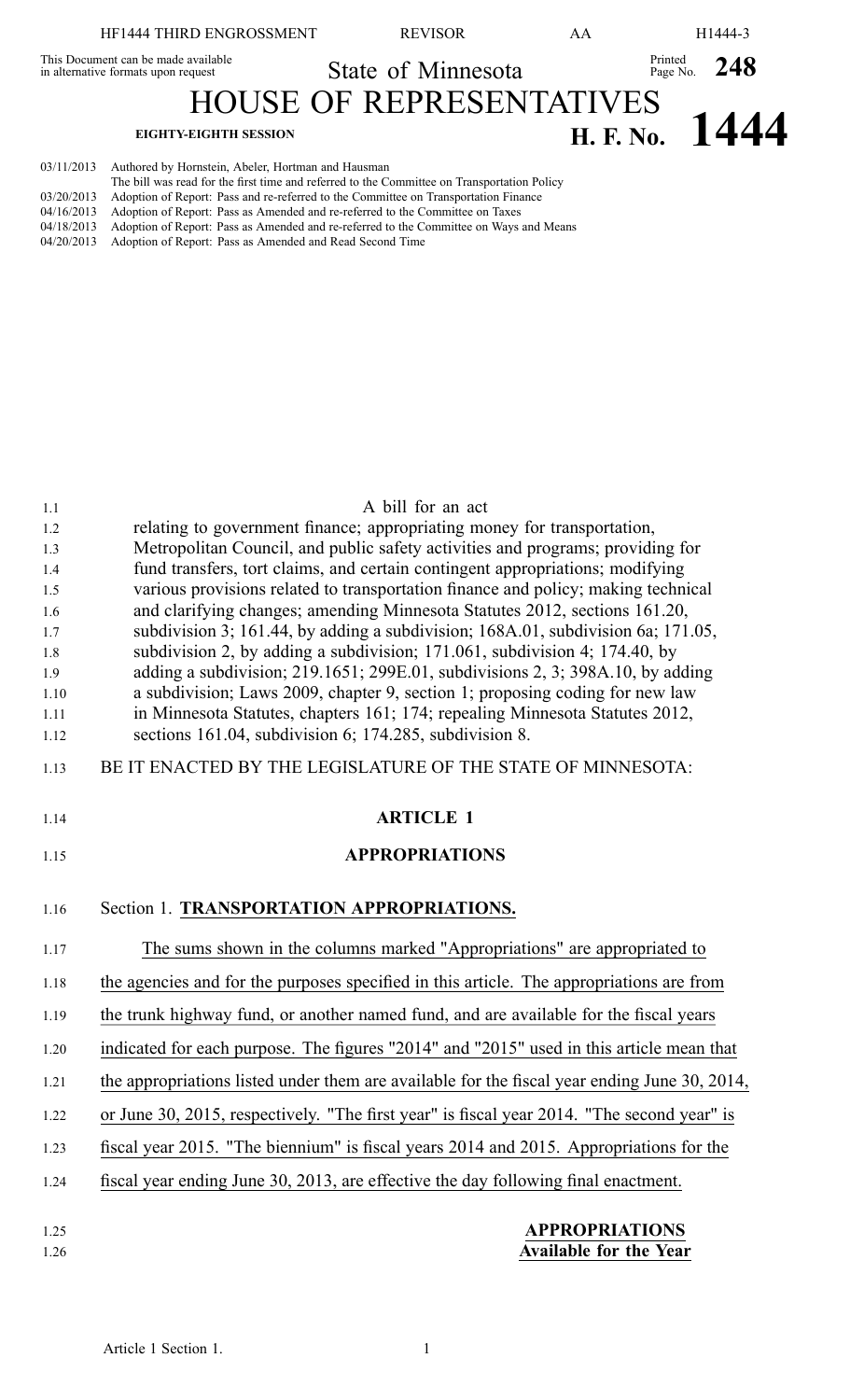| 2.1 | <b>Ending June 30</b> |                                         |
|-----|-----------------------|-----------------------------------------|
| 2.2 | 2014<br>______        | 2015<br>the contract of the contract of |

### 2.3 Sec. 2. **SUMMARY OF APPROPRIATIONS.**

|--|

2.5 in this article.

| 2.6  |                 |                          | 2014             | 2015             | <b>Total</b>  |
|------|-----------------|--------------------------|------------------|------------------|---------------|
| 2.7  | General         | $\overline{\mathcal{E}}$ | 104,031,000 \$   | 102,684,000 \$   | 206,715,000   |
| 2.8  | Airports        |                          | 18,959,000       | 18,959,000       | 37,918,000    |
| 2.9  | C.S.A.H.        |                          | 593,022,000      | 603,850,000      | 1,196,872,000 |
| 2.10 | M.S.A.S.        |                          | 152,173,000      | 154,491,000      | 306,664,000   |
| 2.11 | Special Revenue |                          | 49,753,000       | 49,959,000       | 99,712,000    |
| 2.12 | H.U.T.D.        |                          | 10,456,000       | 10,406,000       | 20,862,000    |
| 2.13 | Trunk Highway   |                          | 1,691,946,000    | 1,629,550,000    | 3,321,496,000 |
| 2.14 | <b>Total</b>    | \$                       | 2,620,340,000 \$ | 2,569,899,000 \$ | 5,190,239,000 |

## 2.15 Sec. 3. **DEPARTMENT OF**

## 2.16 **TRANSPORTATION**

2.17 Subdivision 1. **Total Appropriation \$ 2,400,582,000 \$ 2,349,954,000**

| 2.18 |                 | Appropriations by Fund |                  |
|------|-----------------|------------------------|------------------|
| 2.19 |                 | 2014                   | 2015             |
| 2.20 | General         | 29,500,000             | 28,172,000       |
| 2.21 | Airports        | 18,959,000             | 18,959,000       |
| 2.22 | C.S.A.H.        | 593,022,000            | 603,850,000      |
| 2.23 | M.S.A.S.        | 152,173,000            | 154,491,000      |
| 2.24 | Special Revenue | 2,500,000              | 2,500,000        |
| 2.25 | H.U.T.D.        | 50,000                 | $\boldsymbol{0}$ |
| 2.26 | Trunk Highway   | 1,604,378,000          | 1,541,982,000    |

# 2.27 The amounts that may be spen<sup>t</sup> for each

- 2.28 purpose are specified in the following
- 2.29 subdivisions.
- 2.30 Subd. 2. **Multimodal Systems**

2.31 (a) **Aeronautics**

2.32 (1) **Airport Development and Assistance** 13,648,000 13,648,000

- 2.33 This appropriation is from the state
- 2.34 airports fund and must be spen<sup>t</sup> according
- 2.35 to Minnesota Statutes, section 360.305,
- 2.36 subdivision 4.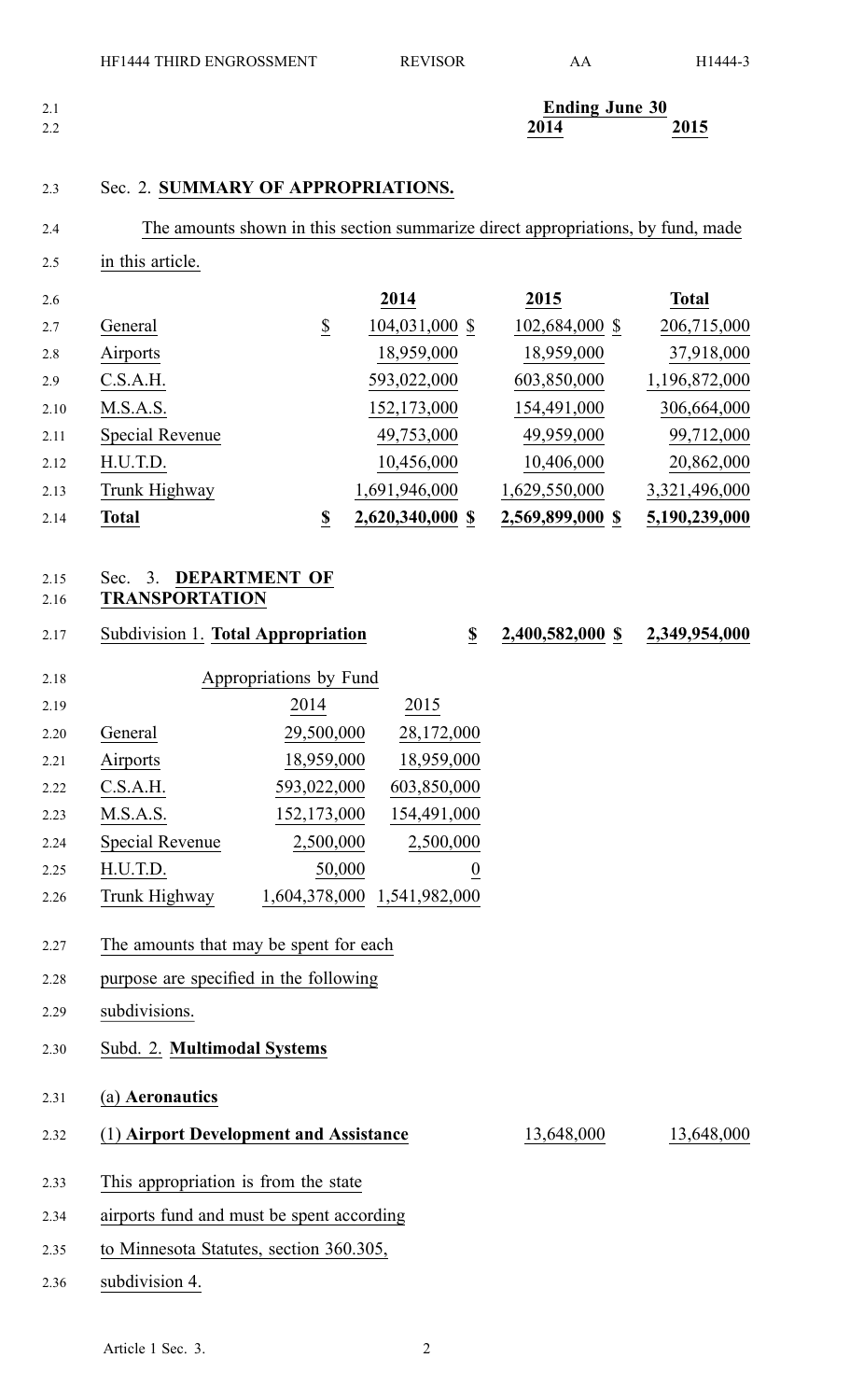|      | HF1444 THIRD ENGROSSMENT                         |                        | <b>REVISOR</b> | AA         | H1444-3    |
|------|--------------------------------------------------|------------------------|----------------|------------|------------|
| 3.1  | The base appropriation is $$14,298,000$ in       |                        |                |            |            |
| 3.2  | each year for fiscal years 2016 and 2017.        |                        |                |            |            |
| 3.3  | Notwithstanding Minnesota Statutes, section      |                        |                |            |            |
| 3.4  | 16A.28, subdivision 6, this appropriation        |                        |                |            |            |
| 3.5  | is available until expended. If the              |                        |                |            |            |
| 3.6  | appropriation for either year is insufficient,   |                        |                |            |            |
| 3.7  | the appropriation for the other year is          |                        |                |            |            |
| 3.8  | available for it.                                |                        |                |            |            |
| 3.9  | (2) Aviation Support and Services                |                        |                | 6,123,000  | 6,123,000  |
| 3.10 |                                                  | Appropriations by Fund |                |            |            |
| 3.11 |                                                  | 2014                   | 2015           |            |            |
| 3.12 | Airports                                         | 5,286,000              | 5,286,000      |            |            |
| 3.13 | Trunk Highway                                    | 837,000                | 837,000        |            |            |
| 3.14 | \$65,000 in each year is from the state airports |                        |                |            |            |
| 3.15 | fund for the Civil Air Patrol.                   |                        |                |            |            |
| 3.16 | (b) Transit                                      |                        |                | 25,462,000 | 25,384,000 |
| 3.17 |                                                  | Appropriations by Fund |                |            |            |
| 3.18 |                                                  | 2014                   | 2015           |            |            |
| 3.19 | General                                          | 22,187,000             | 22,109,000     |            |            |
| 3.20 | <b>Special Revenue</b>                           | 2,500,000              | 2,500,000      |            |            |
| 3.21 | Trunk Highway                                    | 775,000                | 775,000        |            |            |
| 3.22 | The special revenue fund appropriation is        |                        |                |            |            |
| 3.23 | from the vehicle services operating account.     |                        |                |            |            |
| 3.24 | This is a onetime appropriation.                 |                        |                |            |            |
| 3.25 | The base appropriation from the general fund     |                        |                |            |            |
| 3.26 | is \$22,908,000 in each year for fiscal years    |                        |                |            |            |
| 3.27 | 2016 and 2017.                                   |                        |                |            |            |
| 3.28 | \$100,000 each year is from the general          |                        |                |            |            |
| 3.29 | fund for the administrative expenses of the      |                        |                |            |            |
| 3.30 | Minnesota Council on Transportation Access       |                        |                |            |            |
| 3.31 | under Minnesota Statutes, section 174.285.       |                        |                |            |            |
| 3.32 | (c) Safe Routes to School                        |                        |                | 250,000    | 250,000    |
| 3.33 | This appropriation is from the general fund      |                        |                |            |            |
| 3.34 | for non-infrastructure activities in the safe    |                        |                |            |            |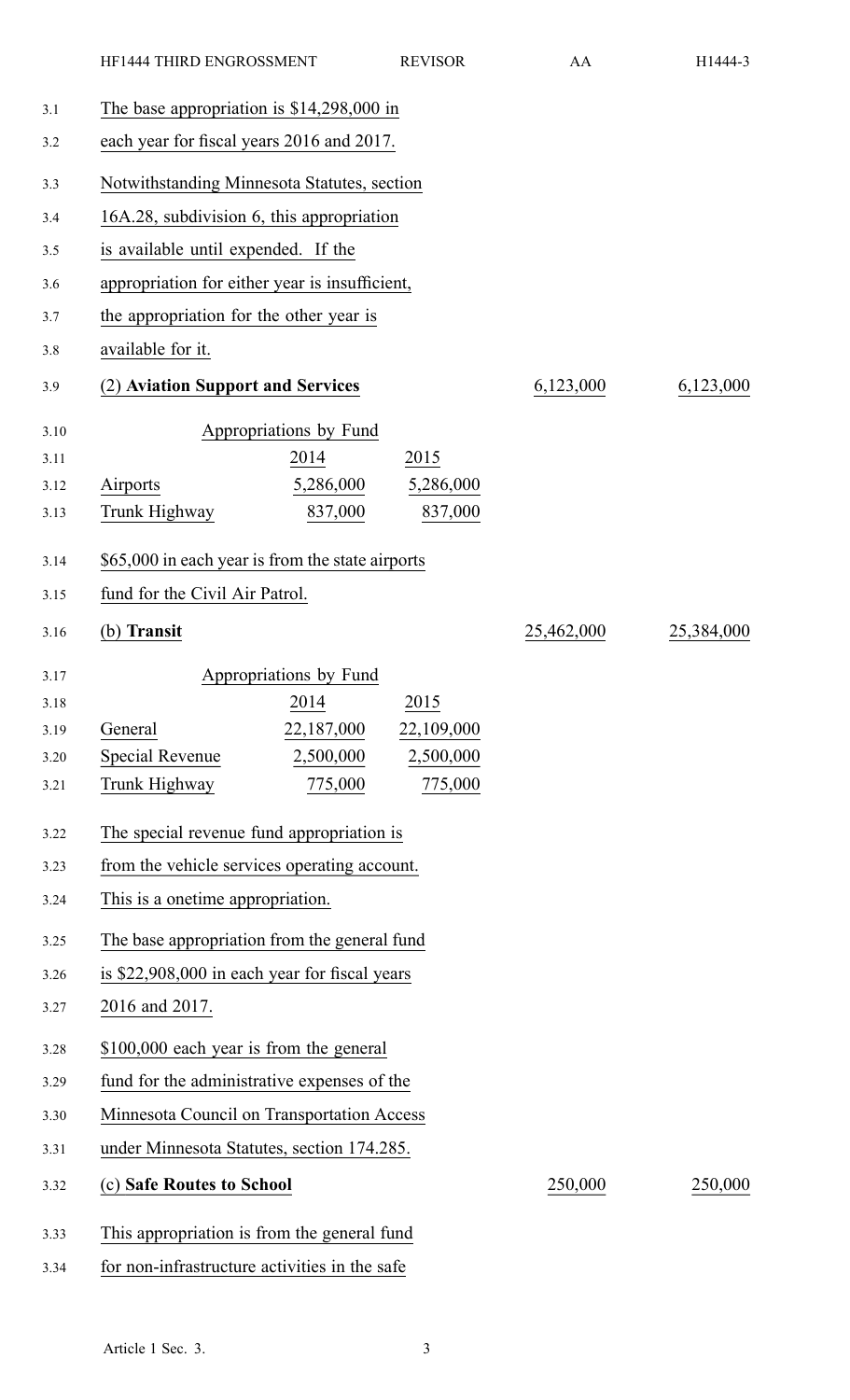|      | HF1444 THIRD ENGROSSMENT                       |                        | <b>REVISOR</b> | AA          | H1444-3     |
|------|------------------------------------------------|------------------------|----------------|-------------|-------------|
| 4.1  | routes to school program under Minnesota       |                        |                |             |             |
| 4.2  | Statutes, section 174.40, subdivision 7a.      |                        |                |             |             |
| 4.3  | (d) Passenger Rail                             |                        |                | 500,000     | 500,000     |
| 4.4  | This appropriation is from the general         |                        |                |             |             |
| 4.5  | fund for passenger rail system planning,       |                        |                |             |             |
| 4.6  | alternatives analysis, environmental analysis, |                        |                |             |             |
| 4.7  | design, and preliminary engineering under      |                        |                |             |             |
| 4.8  | Minnesota Statutes, sections 174.632 to        |                        |                |             |             |
| 4.9  | 174.636.                                       |                        |                |             |             |
| 4.10 | (e) Freight                                    |                        |                | 6,153,000   | 5,153,000   |
| 4.11 |                                                | Appropriations by Fund |                |             |             |
| 4.12 |                                                | 2014                   | 2015           |             |             |
| 4.13 | General                                        | 1,256,000              | 256,000        |             |             |
| 4.14 | Trunk Highway                                  | 4,897,000              | 4,897,000      |             |             |
| 4.15 | $$1,000,000$ from the general fund in          |                        |                |             |             |
| 4.16 | fiscal year 2014 is for the department's       |                        |                |             |             |
| 4.17 | share of costs associated with cleanup of      |                        |                |             |             |
| 4.18 | contaminated state rail bank property. This    |                        |                |             |             |
| 4.19 | is a onetime appropriation and is available    |                        |                |             |             |
| 4.20 | until expended.                                |                        |                |             |             |
| 4.21 | Subd. 3. State Roads                           |                        |                |             |             |
| 4.22 | (a) Operations and Maintenance                 |                        |                | 262,395,000 | 262,395,000 |
| 4.23 | (b) Program Planning and Delivery Activity     |                        |                |             |             |
| 4.24 | (1) Program Planning and Delivery              |                        |                | 206,883,000 | 206,733,000 |
| 4.25 |                                                | Appropriations by Fund |                |             |             |
| 4.26 |                                                | 2014                   | 2015           |             |             |
| 4.27 | General                                        | 100,000                |                |             |             |
| 4.28 | H.U.T.D.                                       | 50,000                 | $\frac{0}{0}$  |             |             |
| 4.29 | Trunk Highway                                  | 206,733,000            | 206,733,000    |             |             |
| 4.30 | \$130,000 each year is available for           |                        |                |             |             |
| 4.31 | administrative costs of the department's       |                        |                |             |             |
| 4.32 | targeted group business program.               |                        |                |             |             |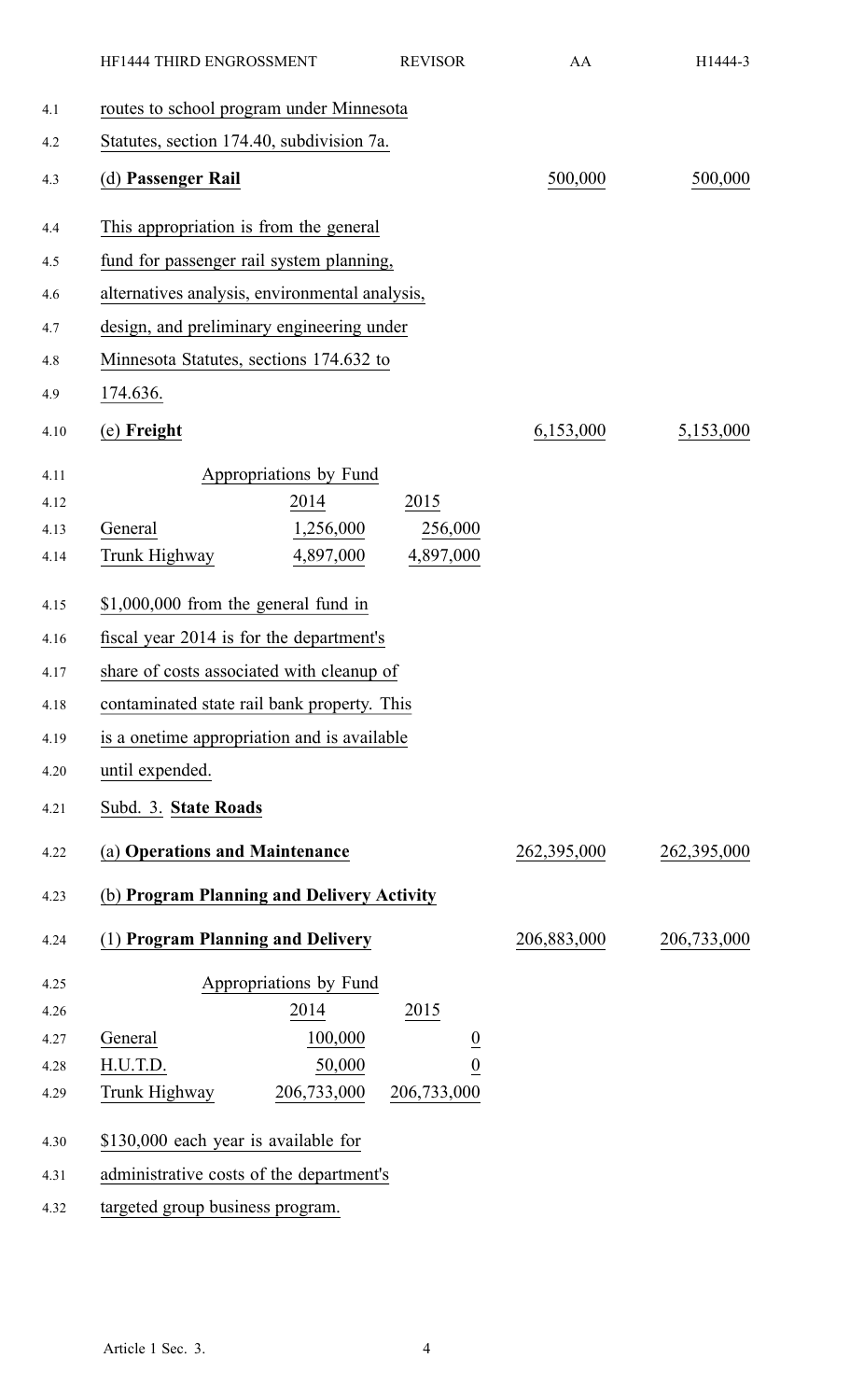| 5.1  | \$266,000 each year is available for grants to |
|------|------------------------------------------------|
| 5.2  | metropolitan planning organizations outside    |
| 5.3  | the seven-county metropolitan area.            |
| 5.4  | \$75,000 each year is available for a          |
| 5.5  | transportation research contingent account     |
| 5.6  | to finance research projects that are          |
| 5.7  | reimbursable from the federal government or    |
| 5.8  | from other sources. If the appropriation for   |
| 5.9  | either year is insufficient, the appropriation |
| 5.10 | for the other year is available for it.        |
| 5.11 | \$900,000 in each year is available for        |
| 5.12 | grants for transportation studies outside      |
| 5.13 | the metropolitan area to identify critical     |
| 5.14 | concerns, problems, and issues. These          |
| 5.15 | grants are available: (i) to regional          |
| 5.16 | development commissions; (ii) in regions       |
| 5.17 | where no regional development commission       |
| 5.18 | is functioning, to joint powers boards         |
| 5.19 | established under agreement of two or          |
| 5.20 | more political subdivisions in the region to   |
| 5.21 | exercise the planning functions of a regional  |
| 5.22 | development commission; and (iii) in regions   |
| 5.23 | where no regional development commission       |
| 5.24 | or joint powers board is functioning, to the   |
| 5.25 | department's district office for that region.  |
| 5.26 | \$100,000 the first year is from the           |
| 5.27 | general fund for development and initial       |
| 5.28 | implementation of the corridors of commerce    |
| 5.29 | program established under Minnesota            |
| 5.30 | Statutes, section 161.088, including but       |
| 5.31 | not limited to establishment of program        |
| 5.32 | requirements, identification and analysis of   |
| 5.33 | candidate projects, and legislative reporting. |
| 5.34 | This is a onetime appropriation.               |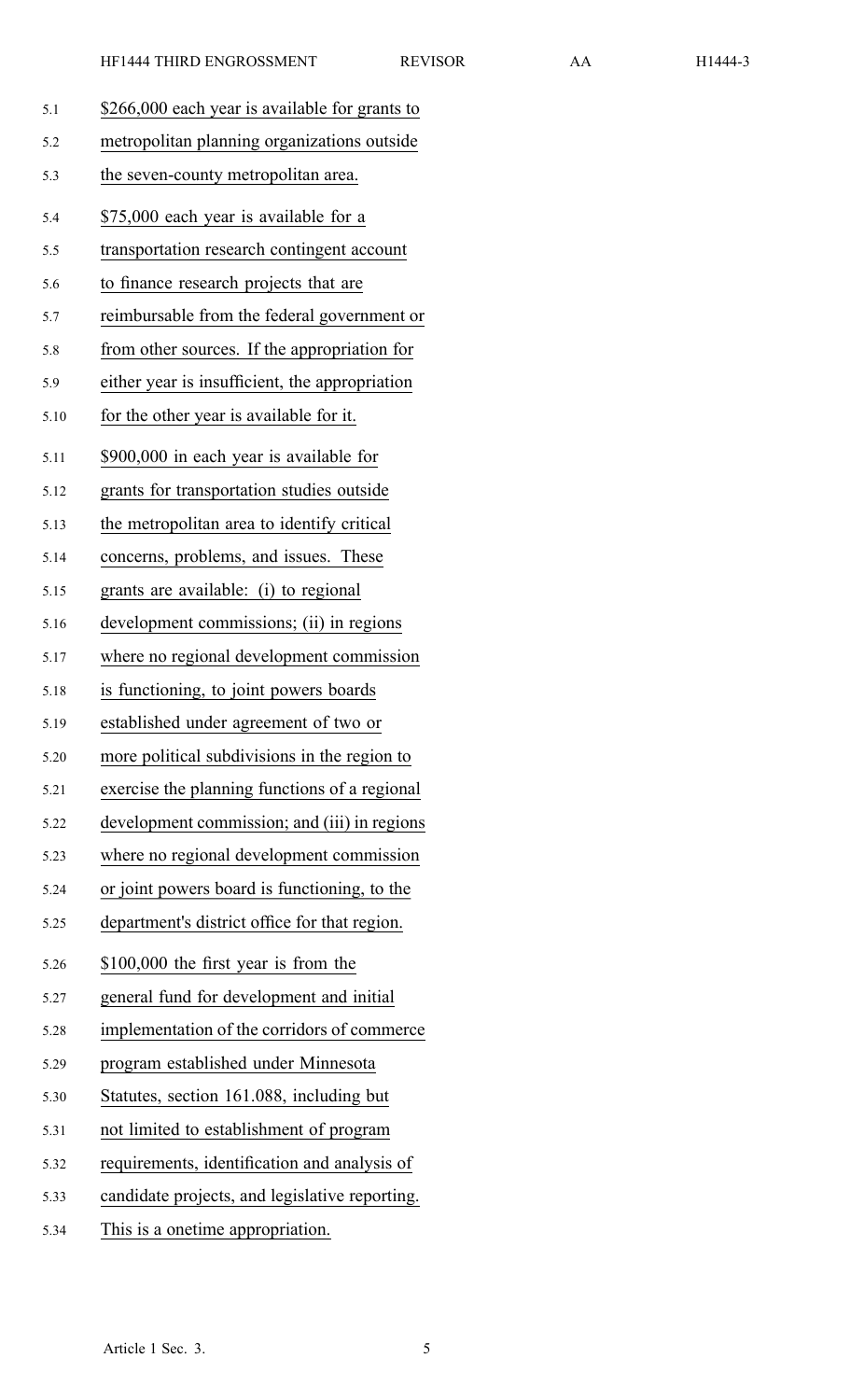|     | <b>HF1444 THIRD ENGROSSMENT</b>                | <b>REVISOR</b> | AA | H1444-3 |
|-----|------------------------------------------------|----------------|----|---------|
| 6.1 | \$50,000 the first year is from the highway    |                |    |         |
| 6.2 | user tax distribution fund to the commissioner |                |    |         |
| 6.3 | for a grant to the Humphrey School of Public   |                |    |         |
| 6.4 | Affairs at the University of Minnesota for     |                |    |         |
| 6.5 | WorkPlace Telework program congestion          |                |    |         |
| 6.6 | relief efforts consisting of maintenance of    |                |    |         |

6.7 Web site tools and content. This is <sup>a</sup> onetime

| 6.8          | appropriation and is available in the second            |             |             |  |  |
|--------------|---------------------------------------------------------|-------------|-------------|--|--|
| 6.9          | year.                                                   |             |             |  |  |
| 6.10         | (2) Transportation Research                             | 150,000     | 150,000     |  |  |
| 6.11         | This appropriation is from the general fund             |             |             |  |  |
| 6.12         | for grants to the Humphrey School of Public             |             |             |  |  |
| 6.13         | Affairs at the University of Minnesota                  |             |             |  |  |
| 6.14         | for research on transportation policy and               |             |             |  |  |
| 6.15         | economic competitiveness, including but                 |             |             |  |  |
| 6.16         | not limited to innovative transportation                |             |             |  |  |
| 6.17         | finance options and economic development,               |             |             |  |  |
| 6.18         | transportation impacts of industry clusters             |             |             |  |  |
| 6.19         | and freight, and transportation technology              |             |             |  |  |
| 6.20         | impacts on economic competitiveness.                    |             |             |  |  |
| 6.21         | The base appropriation is \$150,000 each year           |             |             |  |  |
| 6.22         | for fiscal years 2016 to 2018 and \$0 each              |             |             |  |  |
| 6.23         | fiscal year thereafter.                                 |             |             |  |  |
| 6.24         | (c) State Road Construction Activity                    |             |             |  |  |
| 6.25         | (1) State Road Construction                             | 899,400,000 | 805,600,000 |  |  |
| 6.26         | It is estimated that these appropriations will          |             |             |  |  |
| 6.27         | be funded as follows:                                   |             |             |  |  |
| 6.28         | Appropriations by Fund                                  |             |             |  |  |
| 6.29         | 2014<br>2015                                            |             |             |  |  |
| 6.30<br>6.31 | Federal Highway<br>489,200,000<br>Aid<br>482,200,000    |             |             |  |  |
| 6.32         | 410,200,000<br>323,400,000<br><b>Highway User Taxes</b> |             |             |  |  |
| 6.33         | The commissioner of transportation shall                |             |             |  |  |
| 6.34         | notify the chairs and ranking minority                  |             |             |  |  |

6.35 members of the legislative committees with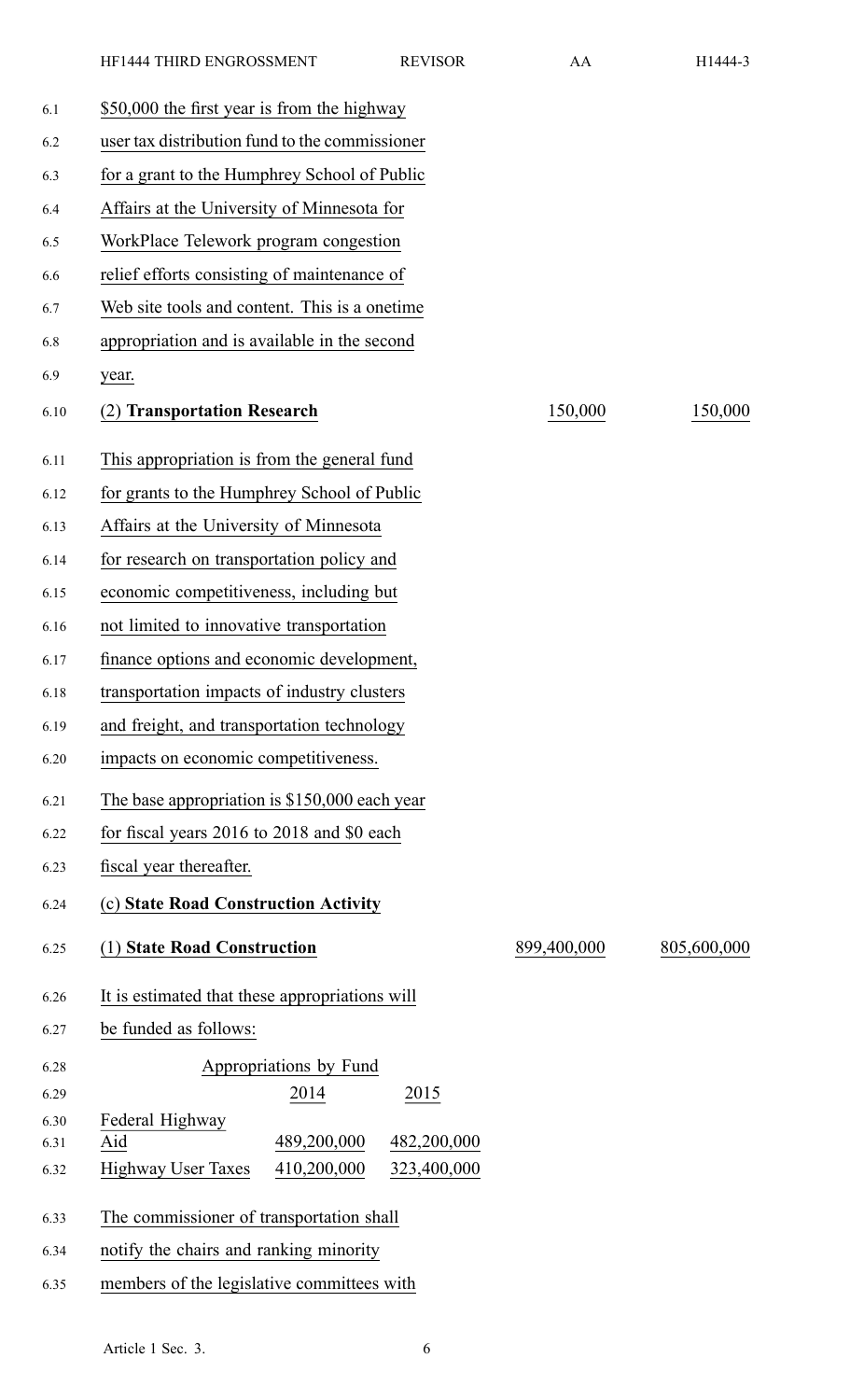| 7.1          | jurisdiction over transportation finance of                 |
|--------------|-------------------------------------------------------------|
| 7.2          | any significant events that should cause these              |
| 7.3          | estimates to change.                                        |
| 7.4          | This appropriation is for the actual                        |
| 7.5          | construction, reconstruction, and                           |
| 7.6          | improvement of trunk highways, including                    |
| 7.7          | design-build contracts and consultant usage                 |
| 7.8          | to support these activities. This includes the              |
| 7.9          | cost of actual payment to landowners for                    |
| 7.10         | lands acquired for highway rights-of-way,                   |
| 7.11         | payment to lessees, interest subsidies, and                 |
| 7.12         | relocation expenses.                                        |
| 7.13         | The base appropriation is \$668,000,000 each                |
| 7.14         | year for fiscal years 2016 and 2017.                        |
| 7.15         | The commissioner may expend up to one-half                  |
| 7.16         | of one percent of the federal appropriations                |
| 7.17         | under this clause as grants to opportunity                  |
| 7.18         | industrialization centers and other nonprofit               |
| 7.19         | job training centers for job training programs              |
| 7.20         | related to highway construction.                            |
| 7.21         | The commissioner may transfer up to                         |
| 7.22         | \$15,000,000 each year to the transportation                |
| 7.23         | revolving loan fund.                                        |
| 7.24         | The commissioner may receive money                          |
| 7.25         | covering other shares of the cost of                        |
| 7.26         | partnership projects. These receipts are                    |
| 7.27         | appropriated to the commissioner for these                  |
| 7.28         | projects.                                                   |
| 7.29<br>7.30 | (2) Economic Recovery Funds - Federal<br><b>Highway Aid</b> |
|              |                                                             |
| 7.31         | This appropriation is to complete projects                  |
| 7.32         | using funds made available to the                           |
| 7.33         | commissioner of transportation under                        |
| 7.34         | title XII of the American Recovery and                      |
| 7.35         | Reinvestment Act of 2009, Public Law                        |

7.30 **Highway Aid** 1,000,000 1,000,000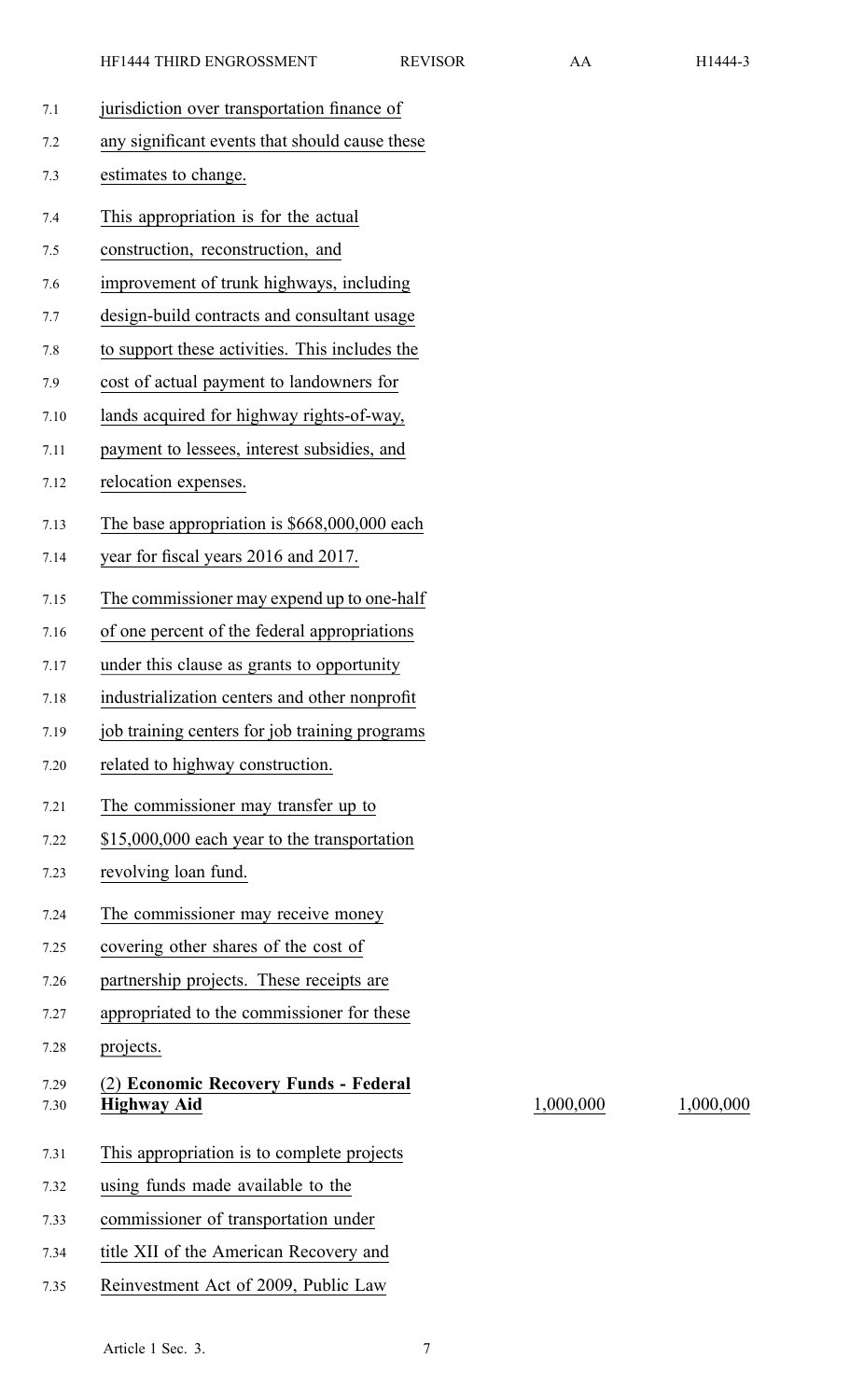|              | HF1444 THIRD ENGROSSMENT                         | <b>REVISOR</b> | AA          | H1444-3     |
|--------------|--------------------------------------------------|----------------|-------------|-------------|
| 8.1          | 111-5, and implemented under Minnesota           |                |             |             |
| 8.2          | Statutes, section 161.36, subdivision 7. The     |                |             |             |
| 8.3          | base appropriation is $$1,000,000$ in fiscal     |                |             |             |
| 8.4          | year 2016 and \$0 each fiscal year thereafter.   |                |             |             |
| 8.5<br>8.6   | (3) Transportation Economic Development<br>(TED) |                | 10,000,000  | 10,000,000  |
| 8.7          | Appropriations by Fund                           |                |             |             |
| 8.8          | 2014                                             | 2015           |             |             |
| 8.9          | 5,000,000<br>General                             | 5,000,000      |             |             |
| 8.10         | Trunk Highway<br>5,000,000                       | 5,000,000      |             |             |
| 8.11         | This appropriation is for the transportation     |                |             |             |
| 8.12         | economic development program under               |                |             |             |
| 8.13         | Minnesota Statutes, section 174.12.              |                |             |             |
| 8.14         | (d) Highway Debt Service                         |                | 158,417,000 | 189,821,000 |
| 8.15         | \$148,917,000 the first year and \$180,321,000   |                |             |             |
| 8.16         | the second year are for transfer to the state    |                |             |             |
| 8.17         | bond fund. If an appropriation is insufficient   |                |             |             |
| 8.18         | to make all transfers required in the year       |                |             |             |
| 8.19         | for which it is made, the commissioner of        |                |             |             |
| 8.20         | management and budget shall notify the           |                |             |             |
| 8.21         | senate Committee on Finance and the house        |                |             |             |
| 8.22         | of representatives Committee on Ways and         |                |             |             |
| 8.23         | Means of the amount of the deficiency and        |                |             |             |
| 8.24         | shall then transfer that amount under the        |                |             |             |
| 8.25         | statutory open appropriation. Any excess         |                |             |             |
| 8.26         | appropriation cancels to the trunk highway       |                |             |             |
| 8.27         | fund.                                            |                |             |             |
| 8.28         | (e) Electronic Communications                    |                | 5,171,000   | 5,171,000   |
|              |                                                  |                |             |             |
| 8.29         | Appropriations by Fund<br>2014                   | 2015           |             |             |
| 8.30<br>8.31 | General<br>3,000                                 | 3,000          |             |             |
| 8.32         | 5,168,000<br>Trunk Highway                       | 5,168,000      |             |             |
|              |                                                  |                |             |             |
| 8.33         | The general fund appropriation is to equip       |                |             |             |
| 8.34         | and operate the Roosevelt signal tower for       |                |             |             |
| 8.35         | Lake of the Woods weather broadcasting.          |                |             |             |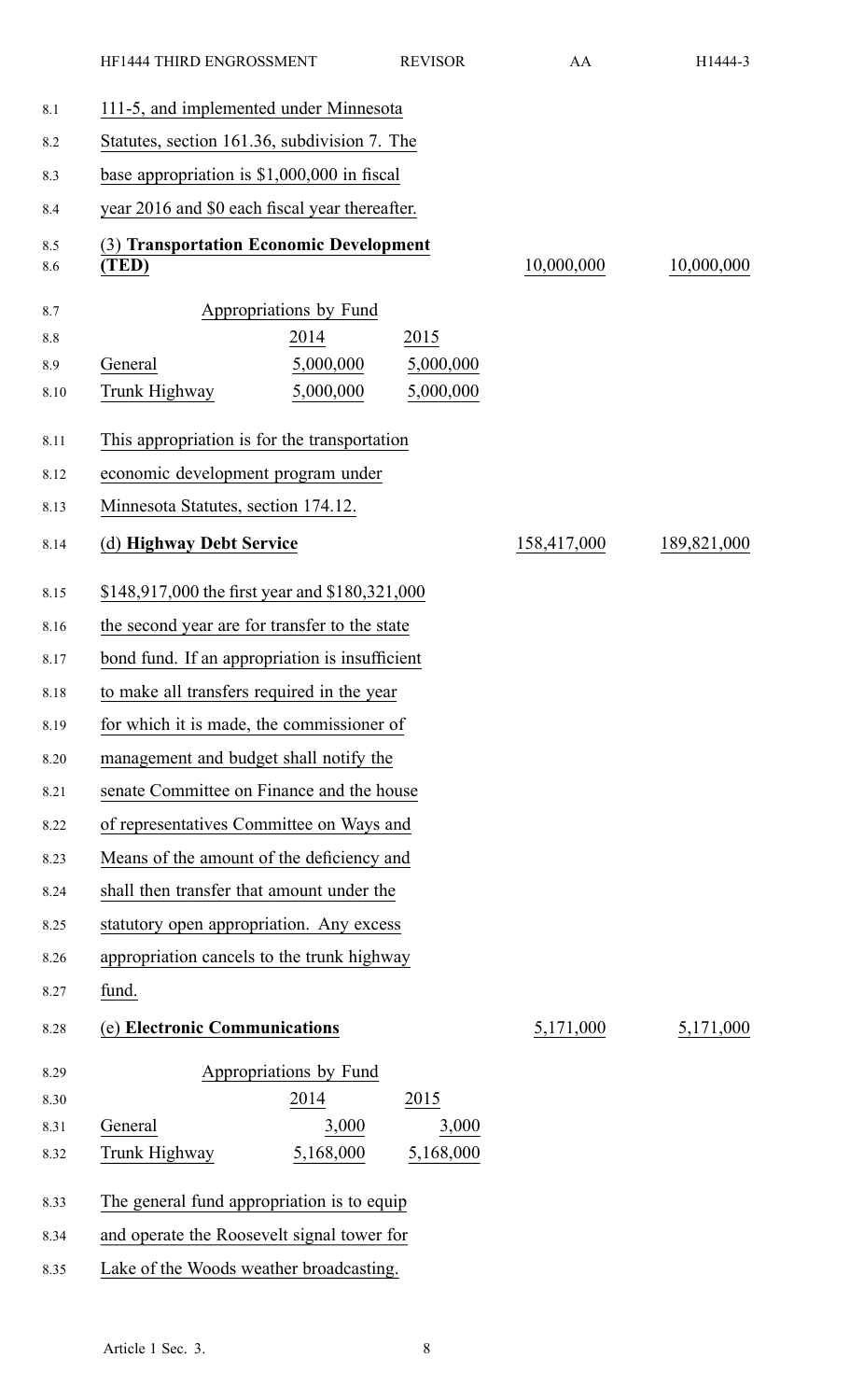| 9.1  | Subd. 4. Local Roads                          |             |             |
|------|-----------------------------------------------|-------------|-------------|
| 9.2  | (a) County State-Aid Roads                    | 593,022,000 | 603,850,000 |
| 9.3  | This appropriation is from the county         |             |             |
| 9.4  | state-aid highway fund under Minnesota        |             |             |
| 9.5  | Statutes, sections 161.082 to 161.085, and    |             |             |
| 9.6  | chapter 162, and is available until spent.    |             |             |
| 9.7  | If the commissioner of transportation         |             |             |
| 9.8  | determines that a balance remains in the      |             |             |
| 9.9  | county state-aid highway fund following       |             |             |
| 9.10 | the appropriations and transfers made in      |             |             |
| 9.11 | this subdivision, and that the appropriations |             |             |
| 9.12 | made are insufficient for advancing county    |             |             |
| 9.13 | state-aid highway projects, an amount         |             |             |
| 9.14 | necessary to advance the projects, not to     |             |             |
| 9.15 | exceed the balance in the county state-aid    |             |             |
| 9.16 | highway fund, is appropriated in each year    |             |             |
| 9.17 | to the commissioner. Within two weeks         |             |             |
| 9.18 | of a determination under this contingent      |             |             |
| 9.19 | appropriation, the commissioner of            |             |             |
| 9.20 | transportation shall notify the commissioner  |             |             |
| 9.21 | of management and budget and the chairs       |             |             |
| 9.22 | and ranking minority members of the           |             |             |
| 9.23 | legislative committees with jurisdiction over |             |             |
| 9.24 | transportation finance concerning funds       |             |             |
| 9.25 | appropriated.                                 |             |             |
| 9.26 | (b) Municipal State-Aid Roads                 | 152,173,000 | 154,491,000 |
| 9.27 | This appropriation is from the municipal      |             |             |
| 9.28 | state-aid street fund for the purposes under  |             |             |
| 9.29 | Minnesota Statutes, chapter 162, and is       |             |             |
| 9.30 | available until spent.                        |             |             |
| 9.31 | If the commissioner of transportation         |             |             |
| 9.32 | determines that a balance remains in the      |             |             |
| 9.33 | municipal state-aid street fund following     |             |             |
| 9.34 | the appropriations made in this subdivision,  |             |             |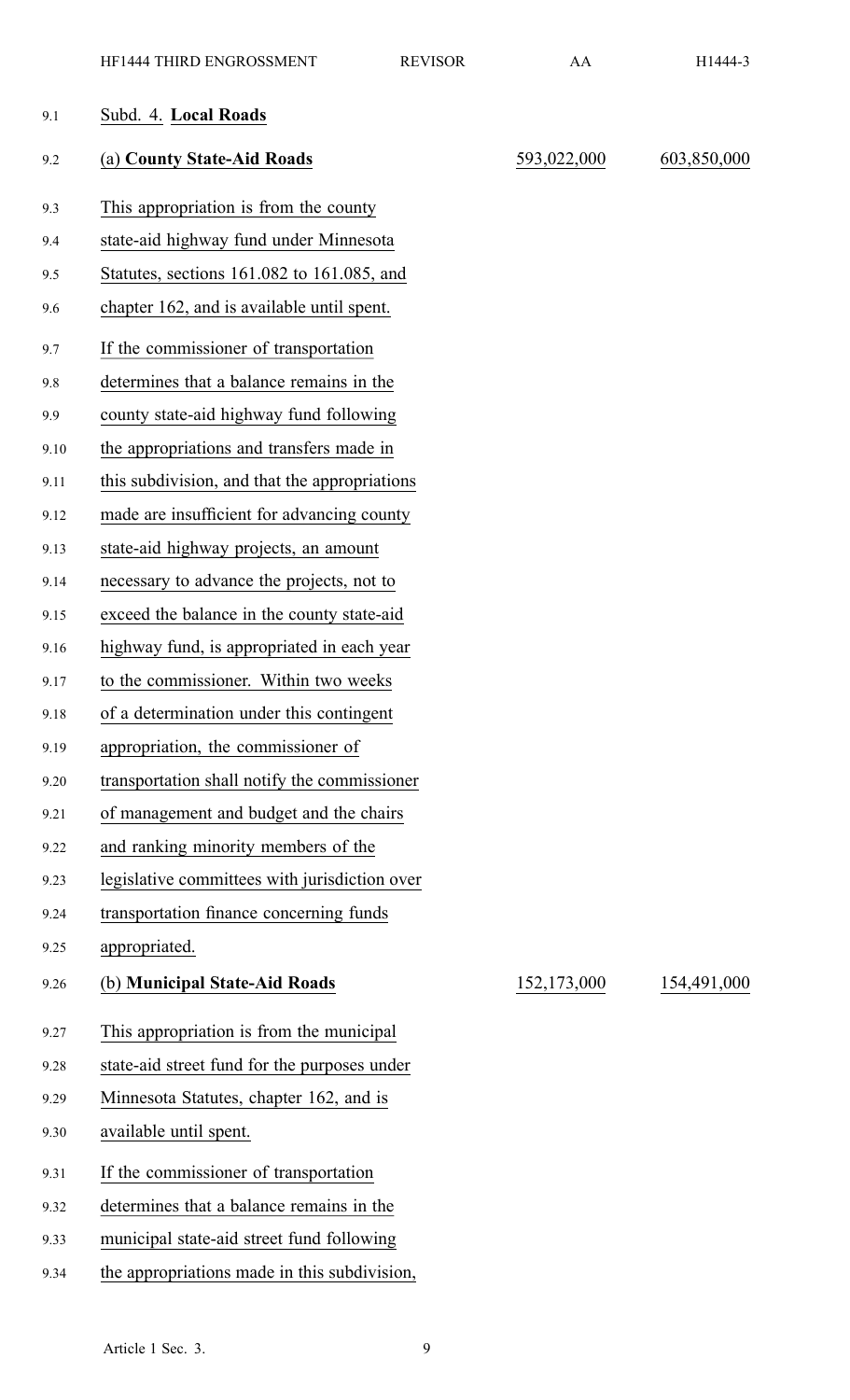| 10.1  | and that the appropriations made are           |                                           |            |            |            |
|-------|------------------------------------------------|-------------------------------------------|------------|------------|------------|
| 10.2  | insufficient for advancing municipal state-aid |                                           |            |            |            |
| 10.3  |                                                | street projects, an amount necessary to   |            |            |            |
| 10.4  | advance the projects, not to exceed the        |                                           |            |            |            |
| 10.5  |                                                | balance in the municipal state-aid street |            |            |            |
| 10.6  | fund, is appropriated in each year to          |                                           |            |            |            |
| 10.7  | the commissioner. Within two weeks             |                                           |            |            |            |
| 10.8  | of a determination under this contingent       |                                           |            |            |            |
| 10.9  | appropriation, the commissioner of             |                                           |            |            |            |
| 10.10 | transportation shall notify the commissioner   |                                           |            |            |            |
| 10.11 | of management and budget and the chairs        |                                           |            |            |            |
| 10.12 | and ranking minority members of the            |                                           |            |            |            |
| 10.13 | legislative committees with jurisdiction over  |                                           |            |            |            |
| 10.14 | transportation finance concerning funds        |                                           |            |            |            |
| 10.15 | appropriated.                                  |                                           |            |            |            |
| 10.16 | Subd. 5. Agency Management                     |                                           |            |            |            |
| 10.17 | (a) Agency Services                            |                                           |            | 41,997,000 | 41,997,000 |
| 10.18 | Appropriations by Fund                         |                                           |            |            |            |
| 10.19 | 2014                                           |                                           | 2015       |            |            |
| 10.20 | 25,000<br>Airports                             |                                           | 25,000     |            |            |
| 10.21 | 41,972,000<br>Trunk Highway                    |                                           | 41,972,000 |            |            |
| 10.22 | (b) Buildings                                  |                                           |            | 17,838,000 | 17,838,000 |
| 10.23 | Appropriations by Fund                         |                                           |            |            |            |
| 10.24 | 2014                                           |                                           | 2015       |            |            |
| 10.25 | 54,000<br>General                              |                                           | 54,000     |            |            |
| 10.26 | Trunk Highway<br>17,784,000                    |                                           | 17,784,000 |            |            |
| 10.27 | If the appropriation for either year is        |                                           |            |            |            |
| 10.28 | insufficient, the appropriation for the other  |                                           |            |            |            |
| 10.29 | year is available for it.                      |                                           |            |            |            |
| 10.30 | Subd. 6. Transfers                             |                                           |            |            |            |
| 10.31 | (a) With the approval of the commissioner of   |                                           |            |            |            |
| 10.32 | management and budget, the commissioner        |                                           |            |            |            |
| 10.33 | of transportation may transfer unencumbered    |                                           |            |            |            |
| 10.34 | balances among the appropriations from the     |                                           |            |            |            |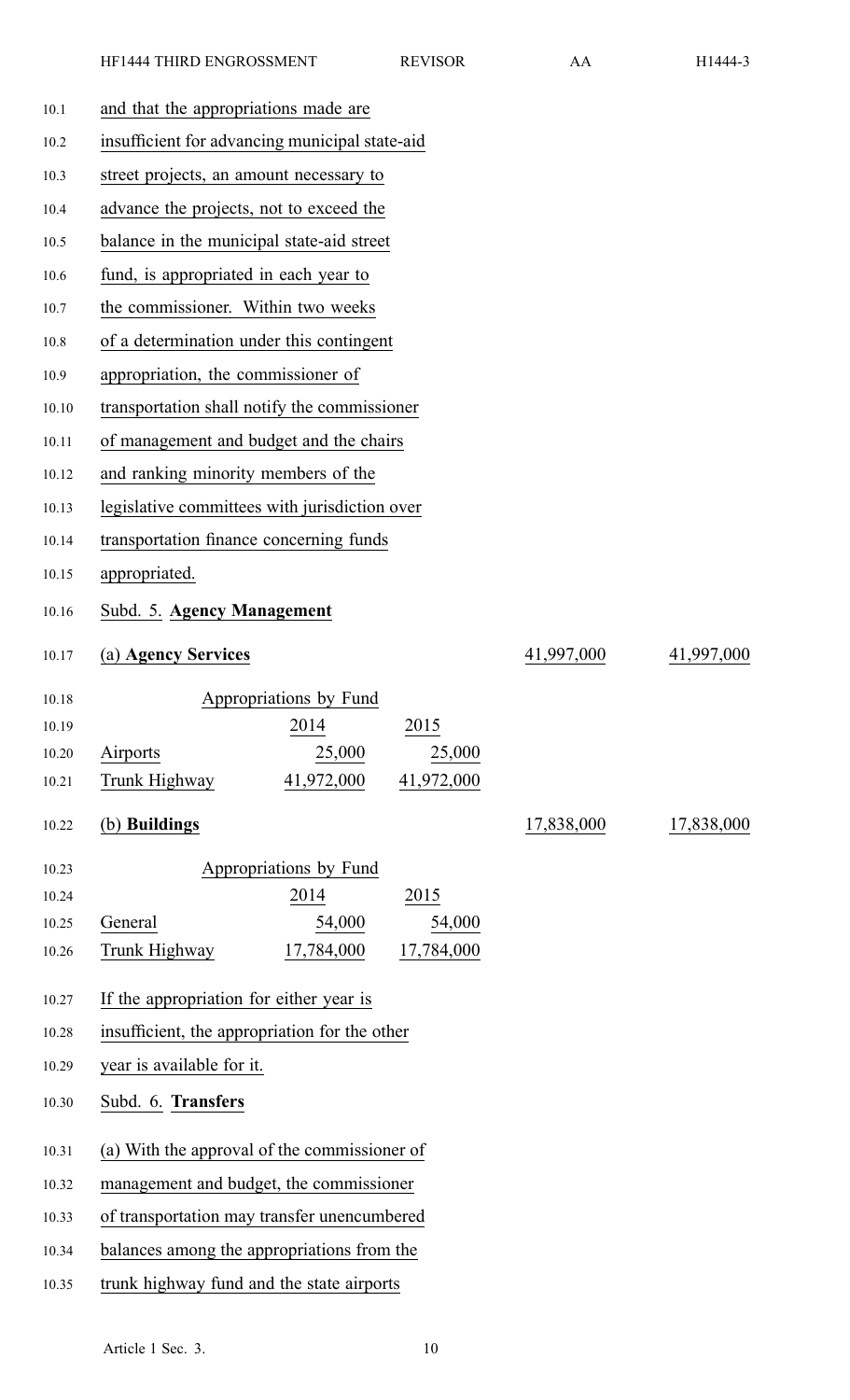| 11.1           | fund made in this section. No transfer                                    |
|----------------|---------------------------------------------------------------------------|
| 11.2           | may be made from the appropriation for                                    |
| 11.3           | state road construction. No transfer may                                  |
| 11.4           | be made from the appropriations for debt                                  |
| 11.5           | service to any other appropriation. Transfers                             |
| 11.6           | under this subdivision may not be made                                    |
| 11.7           | between funds. Transfers between programs                                 |
| 11.8           | must be reported immediately to the chairs                                |
| 11.9           | and ranking minority members of the                                       |
| 11.10          | legislative committees with jurisdiction over                             |
| 11.11          | transportation finance.                                                   |
| 11.12          | (b) The commissioner shall transfer from                                  |
| 11.13          | the flexible highway account in the county                                |
| 11.14          | state-aid highway fund: $(1)$ \$3,700,000 in                              |
| 11.15          | the first year to the trunk highway fund; and                             |
| 11.16          | (2) the remainder in each year to the county                              |
| 11.17          | turnback account in the county state-aid                                  |
| 11.18          | highway fund. The funds transferred are                                   |
| 11.19          | for highway turnback purposes as provided                                 |
| 11.20          | under Minnesota Statutes, section 161.081,                                |
| 11.21          | subdivision 3.                                                            |
| 11.22<br>11.23 | <b>Subd. 7. Previous State Road Construction</b><br><b>Appropriations</b> |
| 11.24          | Any money appropriated to the commissioner                                |
| 11.25          | of transportation for state road construction                             |
| 11.26          | for any fiscal year before the first year is                              |
| 11.27          | available to the commissioner during the                                  |
| 11.28          | biennium to the extent that the commissioner                              |
| 11.29          | spends the money on the state road                                        |
| 11.30          | construction project for which the money                                  |
| 11.31          | was originally encumbered during the fiscal                               |
| 11.32          | year for which it was appropriated. The                                   |
| 11.33          | commissioner of transportation shall report to                            |
| 11.34          | the commissioner of management and budget                                 |
| 11.35          | by August 1, 2013, and August 1, 2014, on                                 |
| 11.36          | a form the commissioner of management                                     |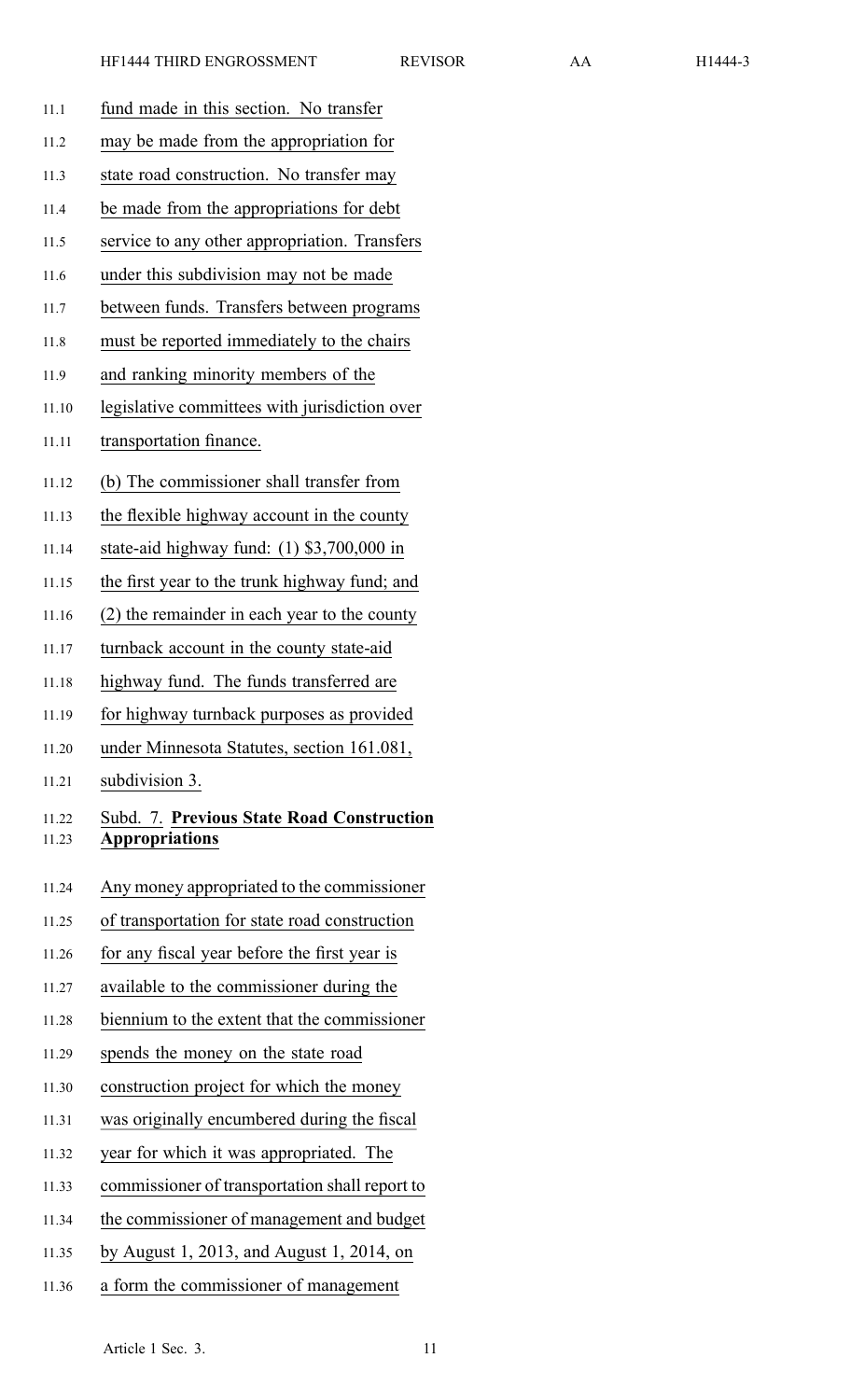| 12.1  | and budget provides, on expenditures made      |
|-------|------------------------------------------------|
| 12.2  | during the previous fiscal year that are       |
| 12.3  | authorized by this subdivision.                |
| 12.4  | Subd. 8. Contingent Appropriation              |
| 12.5  | The commissioner of transportation, with       |
| 12.6  | the approval of the governor and the           |
| 12.7  | written approval of at least five members      |
| 12.8  | of a group consisting of the members of        |
| 12.9  | the Legislative Advisory Commission            |
| 12.10 | under Minnesota Statutes, section 3.30,        |
| 12.11 | and the ranking minority members of the        |
| 12.12 | legislative committees with jurisdiction over  |
| 12.13 | transportation finance, may transfer all or    |
| 12.14 | part of the unappropriated balance in the      |
| 12.15 | trunk highway fund to an appropriation:        |
| 12.16 | (1) for trunk highway design, construction,    |
| 12.17 | or inspection in order to take advantage of    |
| 12.18 | an unanticipated receipt of income to the      |
| 12.19 | trunk highway fund or to take advantage        |
| 12.20 | of federal advanced construction funding;      |
| 12.21 | (2) for trunk highway maintenance in order     |
| 12.22 | to meet an emergency; or $(3)$ to pay tort     |
| 12.23 | or environmental claims. Nothing in this       |
| 12.24 | subdivision authorizes the commissioner        |
| 12.25 | to increase the use of federal advanced        |
| 12.26 | construction funding beyond amounts            |
| 12.27 | specifically authorized. Any transfer as       |
| 12.28 | a result of the use of federal advanced        |
| 12.29 | construction funding must include an           |
| 12.30 | analysis of the effects on the long-term       |
| 12.31 | trunk highway fund balance. The amount         |
| 12.32 | transferred is appropriated for the purpose of |
| 12.33 | the account to which it is transferred.        |

## 12.34 Sec. 4. **METROPOLITAN COUNCIL \$ 64,989,000 \$ 64,970,000**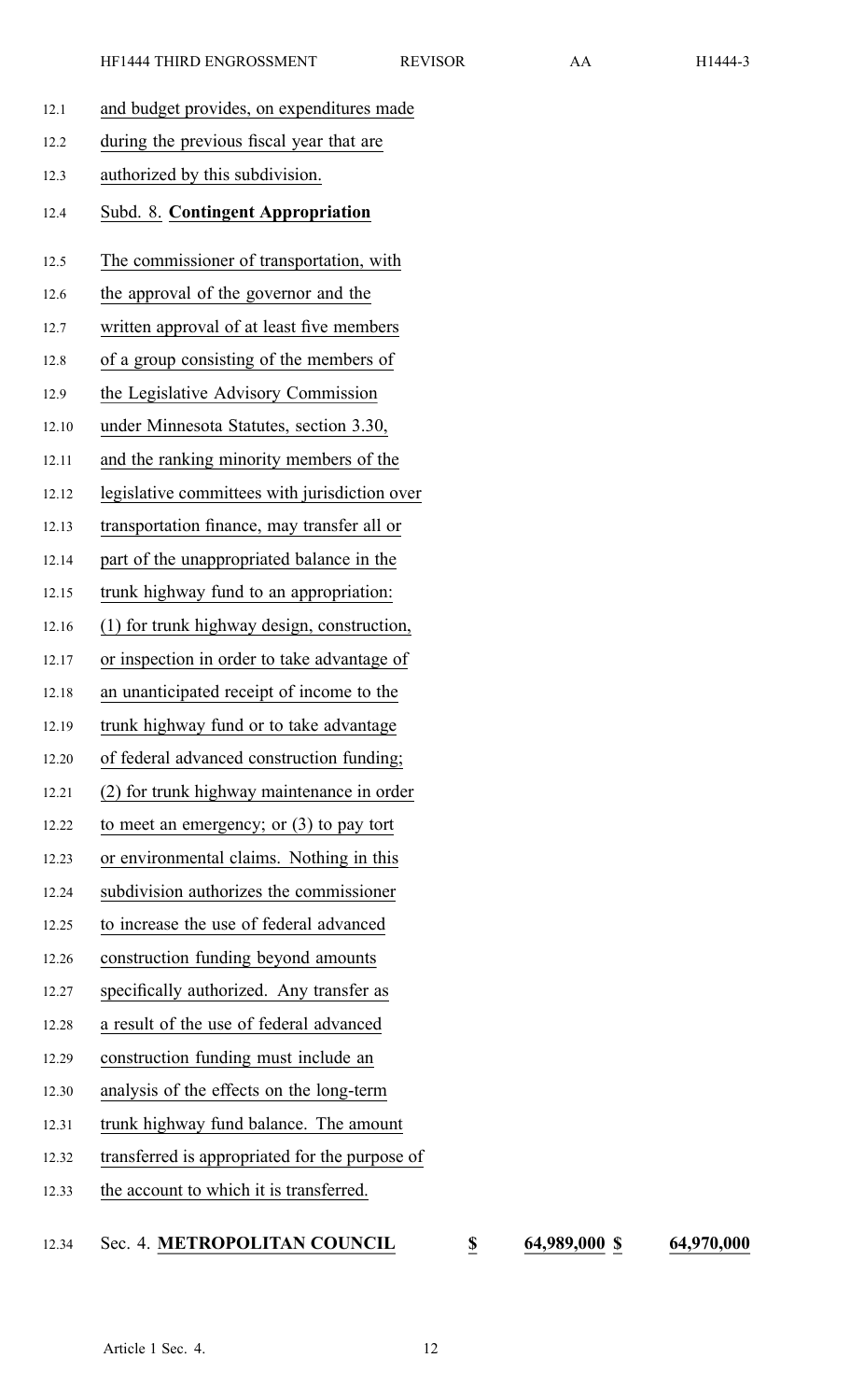- 13.1 This appropriation is from the general fund 13.2 for transit system operations under Minnesota 13.3 Statutes, sections 473.371 to 473.449. 13.4 \$100,000 the first year is for <sup>a</sup> transitway 13.5 expansion implementation plan as specified 13.6 in article 2, section 20. This is <sup>a</sup> onetime 13.7 appropriation. 13.8 Sec. 5. **DEPARTMENT OF PUBLIC SAFETY** 13.9 Subdivision 1. **Total Appropriation \$ 156,669,000 \$ 156,875,000** 13.10 Appropriations by Fund 13.11 2014 2015 13.12 General 9,542,000 9,542,000 13.13 Special Revenue 49,753,000 49,959,000 13.14 H.U.T.D. 10,406,000 10,406,000 13.15 Trunk Highway 86,968,000 86,968,000 13.16 The amounts that may be spen<sup>t</sup> for each 13.17 purpose are specified in the following 13.18 subdivisions. 13.19 Subd. 2. **Administration and Related Services** 13.20 (a) **Office of Communications** 434,000 434,000 13.21 Appropriations by Fund 13.22 2014 2015 13.23 General 41,000 41,000 13.24 Trunk Highway 393,000 393,000 13.25 (b) **Public Safety Support Activity** 13.26 (1) **Public Safety Support** 7,660,000 7,660,000 13.27 Appropriations by Fund 13.28 2014 2015 13.29 General 2,788,000 2,788,000 13.30 H.U.T.D. 1,366,000 1,366,000 13.31 Trunk Highway 3,506,000 3,506,000 13.32 \$380,000 each year is from the general fund 13.33 for paymen<sup>t</sup> of public safety officer survivor
	- 13.34 benefits under Minnesota Statutes, section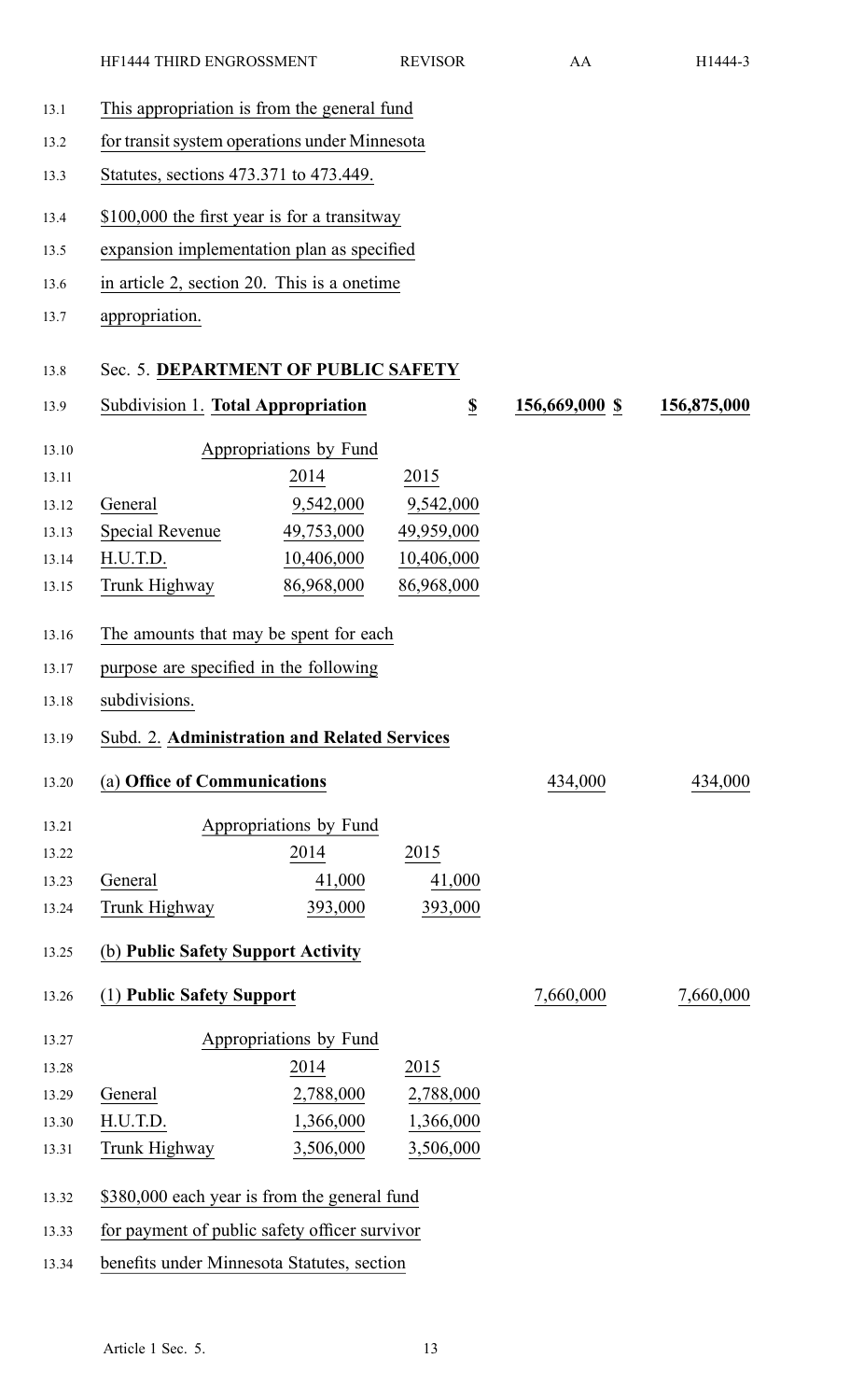| 14.1  | 299A.44. If the appropriation for either year    |
|-------|--------------------------------------------------|
| 14.2  | is insufficient, the appropriation for the other |
| 14.3  | year is available for it.                        |
| 14.4  | \$1,367,000 each year is from the general fund   |
| 14.5  | to be deposited in the public safety officer's   |
| 14.6  | benefit account. This money is available for     |
| 14.7  | reimbursements under Minnesota Statutes,         |
| 14.8  | section 299A.465.                                |
| 14.9  | \$792,000 each year is from the general          |
| 14.10 | fund for transfer by the commissioner of         |
| 14.11 | management and budget to the trunk highway       |
| 14.12 | fund on December 31, 2013, and December          |
| 14.13 | 31, 2014, respectively, in order to reimburse    |
| 14.14 | the trunk highway fund for expenses not          |
| 14.15 | related to the fund. These represent amounts     |
| 14.16 | appropriated out of the trunk highway            |
| 14.17 | fund for general fund purposes in the            |
| 14.18 | administration and related services program.     |
| 14.19 | \$610,000 each year is from the highway          |
| 14.20 | user tax distribution fund for transfer by the   |
| 14.21 | commissioner of management and budget            |
| 14.22 | to the trunk highway fund on December 31,        |
| 14.23 | 2013, and December 31, 2014, respectively,       |
| 14.24 | in order to reimburse the trunk highway          |
| 14.25 | fund for expenses not related to the fund.       |
| 14.26 | These represent amounts appropriated out         |
| 14.27 | of the trunk highway fund for highway            |
| 14.28 | user tax distribution fund purposes in the       |
| 14.29 | administration and related services program.     |
| 14.30 | \$716,000 each year is from the highway          |
| 14.31 | user tax distribution fund for transfer by the   |
| 14.32 | commissioner of management and budget to         |
| 14.33 | the general fund on December 31, 2013, and       |
| 14.34 | December 31, 2014, respectively, in order to     |
| 14.35 | reimburse the general fund for expenses not      |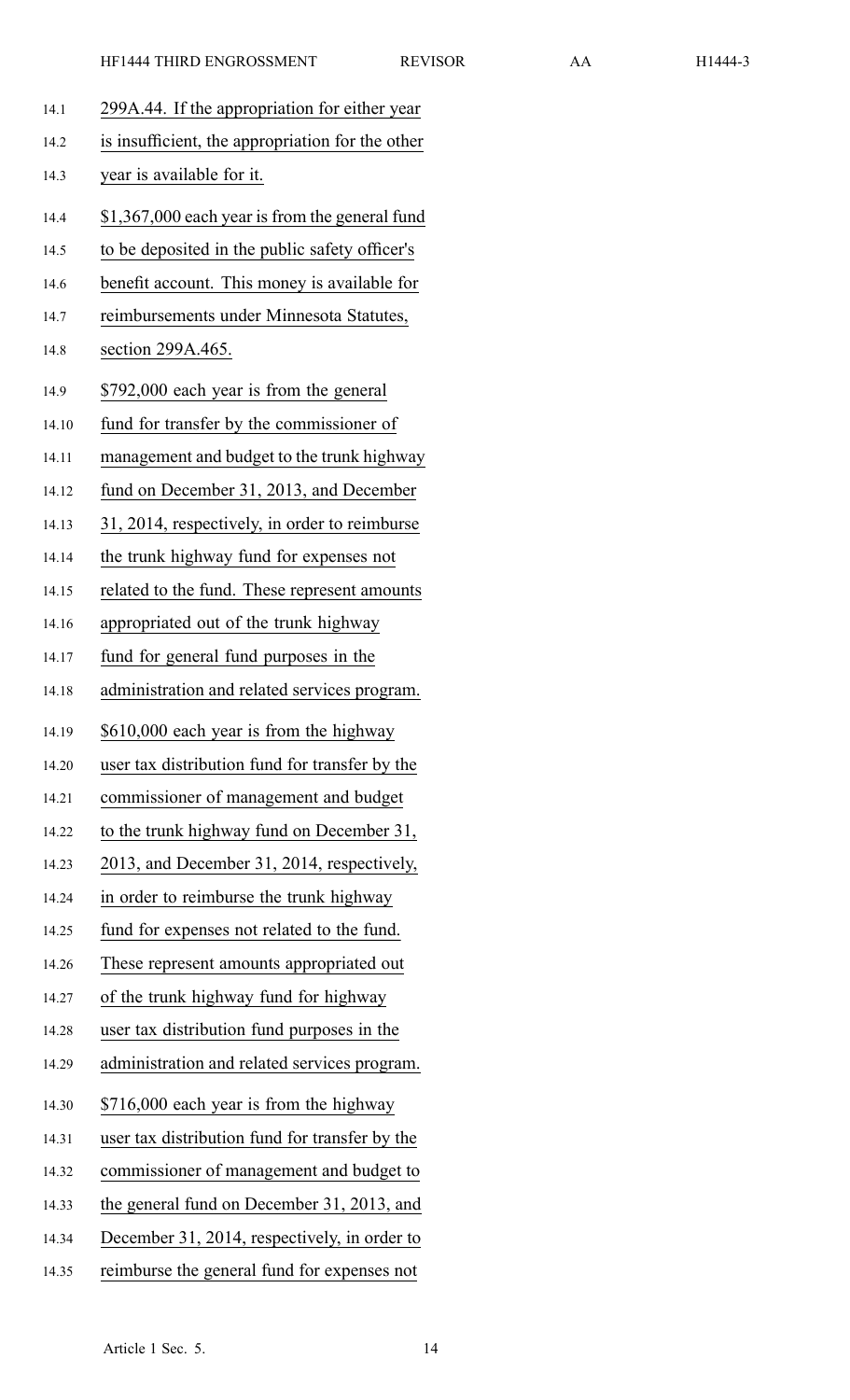|       | HF1444 THIRD ENGROSSMENT                       |                        | <b>REVISOR</b> | AA         | H1444-3    |
|-------|------------------------------------------------|------------------------|----------------|------------|------------|
| 15.1  | related to the fund. These represent amounts   |                        |                |            |            |
| 15.2  | appropriated out of the general fund for       |                        |                |            |            |
| 15.3  | operation of the criminal justice data network |                        |                |            |            |
| 15.4  | related to driver and motor vehicle licensing. |                        |                |            |            |
| 15.5  | (2) Soft Body Armor                            |                        |                | 700,000    | 700,000    |
| 15.6  |                                                | Appropriations by Fund |                |            |            |
| 15.7  |                                                | 2014                   | 2015           |            |            |
| 15.8  | General                                        | 600,000                | 600,000        |            |            |
| 15.9  | Trunk Highway                                  | 100,000                | 100,000        |            |            |
| 15.10 | This appropriation is for soft body armor      |                        |                |            |            |
| 15.11 | reimbursements under Minnesota Statutes,       |                        |                |            |            |
| 15.12 | section 299A.38.                               |                        |                |            |            |
| 15.13 | (c) Technical Support Services                 |                        |                | 3,834,000  | 3,834,000  |
| 15.14 |                                                | Appropriations by Fund |                |            |            |
| 15.15 |                                                | 2014                   | 2015           |            |            |
| 15.16 | General                                        | 1,471,000              | 1,471,000      |            |            |
| 15.17 | H.U.T.D.                                       | 19,000                 | 19,000         |            |            |
| 15.18 | Trunk Highway                                  | 2,344,000              | 2,344,000      |            |            |
| 15.19 | Subd. 3. State Patrol                          |                        |                |            |            |
| 15.20 | (a) Patrolling Highways                        |                        |                | 72,522,000 | 72,522,000 |
| 15.21 |                                                | Appropriations by Fund |                |            |            |
| 15.22 |                                                | 2014                   | 2015           |            |            |
| 15.23 | General                                        | 37,000                 | 37,000         |            |            |
| 15.24 | H.U.T.D.                                       | 92,000                 | 92,000         |            |            |
| 15.25 | Trunk Highway                                  | 72,393,000             | 72,393,000     |            |            |
| 15.26 | (b) Commercial Vehicle Enforcement             |                        |                | 7,796,000  | 7,796,000  |
| 15.27 | (c) Capitol Security                           |                        |                | 4,605,000  | 4,605,000  |
| 15.28 | This appropriation is from the general fund.   |                        |                |            |            |
| 15.29 | \$1,500,000 each year is to implement the      |                        |                |            |            |
| 15.30 | recommendations of the advisory committee      |                        |                |            |            |
| 15.31 | on Capitol Area Security under Minnesota       |                        |                |            |            |
| 15.32 | Statutes, section 299E.04.                     |                        |                |            |            |
| 15.33 | The commissioner may not: $(1)$ spend any      |                        |                |            |            |
| 15.34 | money from the trunk highway fund for          |                        |                |            |            |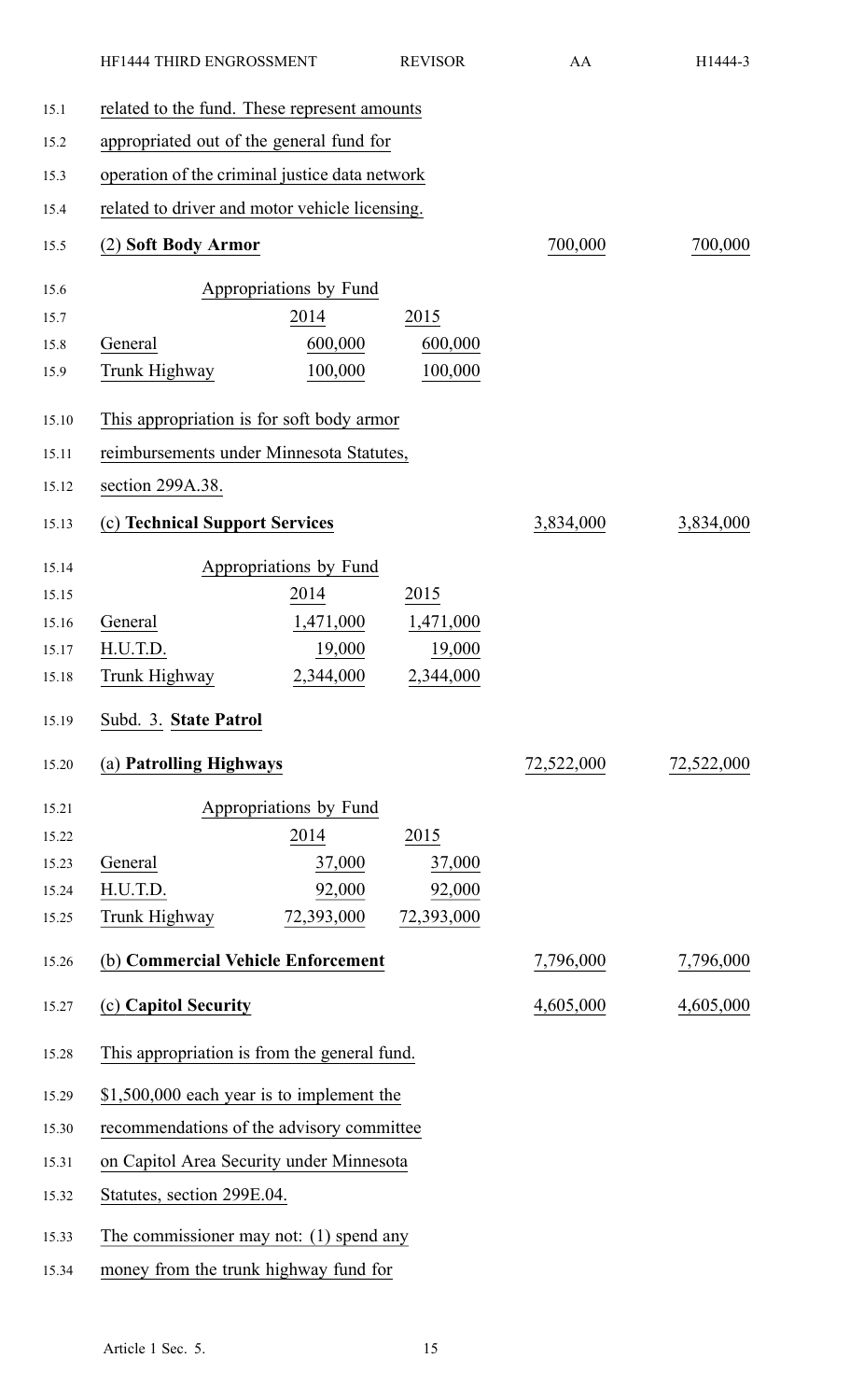|       | HF1444 THIRD ENGROSSMENT                          | <b>REVISOR</b>          | AA         | H1444-3    |
|-------|---------------------------------------------------|-------------------------|------------|------------|
| 16.1  | Capitol security; or (2) permanently transfer     |                         |            |            |
| 16.2  | any state trooper from patrolling highways        |                         |            |            |
| 16.3  | activity to Capitol security.                     |                         |            |            |
| 16.4  | The commissioner may not transfer any             |                         |            |            |
| 16.5  | money appropriated to the commissioner            |                         |            |            |
| 16.6  | under this section: $(1)$ to Capitol security; or |                         |            |            |
| 16.7  | (2) from Capitol security.                        |                         |            |            |
| 16.8  | (d) Vehicle Crimes Unit                           |                         | 693,000    | 693,000    |
| 16.9  | This appropriation is from the highway user       |                         |            |            |
| 16.10 | tax distribution fund.                            |                         |            |            |
| 16.11 | This appropriation is to investigate: $(1)$       |                         |            |            |
| 16.12 | registration tax and motor vehicle sales tax      |                         |            |            |
| 16.13 | liabilities from individuals and businesses       |                         |            |            |
| 16.14 | that currently do not pay all taxes owed;         |                         |            |            |
| 16.15 | and (2) illegal or improper activity related      |                         |            |            |
| 16.16 | to sale, transfer, titling, and registration of   |                         |            |            |
| 16.17 | motor vehicles.                                   |                         |            |            |
| 16.18 | Subd. 4. Driver and Vehicle Services              |                         |            |            |
| 16.19 | (a) Vehicle Services                              |                         | 27,909,000 | 28,007,000 |
| 16.20 | Appropriations by Fund                            |                         |            |            |
| 16.21 | 2014                                              | 2015                    |            |            |
| 16.22 | 19,673,000<br>Special Revenue<br>8,236,000        | 19,771,000<br>8,236,000 |            |            |
| 16.23 | H.U.T.D.                                          |                         |            |            |
| 16.24 | The special revenue fund appropriation is         |                         |            |            |
| 16.25 | from the vehicle services operating account.      |                         |            |            |
| 16.26 | \$650,000 each year is from the special           |                         |            |            |
| 16.27 | revenue fund for seven additional positions       |                         |            |            |
| 16.28 | to enhance customer service related to            |                         |            |            |
| 16.29 | vehicle title issuance.                           |                         |            |            |
| 16.30 | \$98,000 the second year is from the special      |                         |            |            |
| 16.31 | revenue fund for the vehicle services portion     |                         |            |            |
| 16.32 | of a new telephone system and is for transfer     |                         |            |            |
| 16.33 | to the Office of Enterprise Technology for        |                         |            |            |
| 16.34 | construction and development of the system.       |                         |            |            |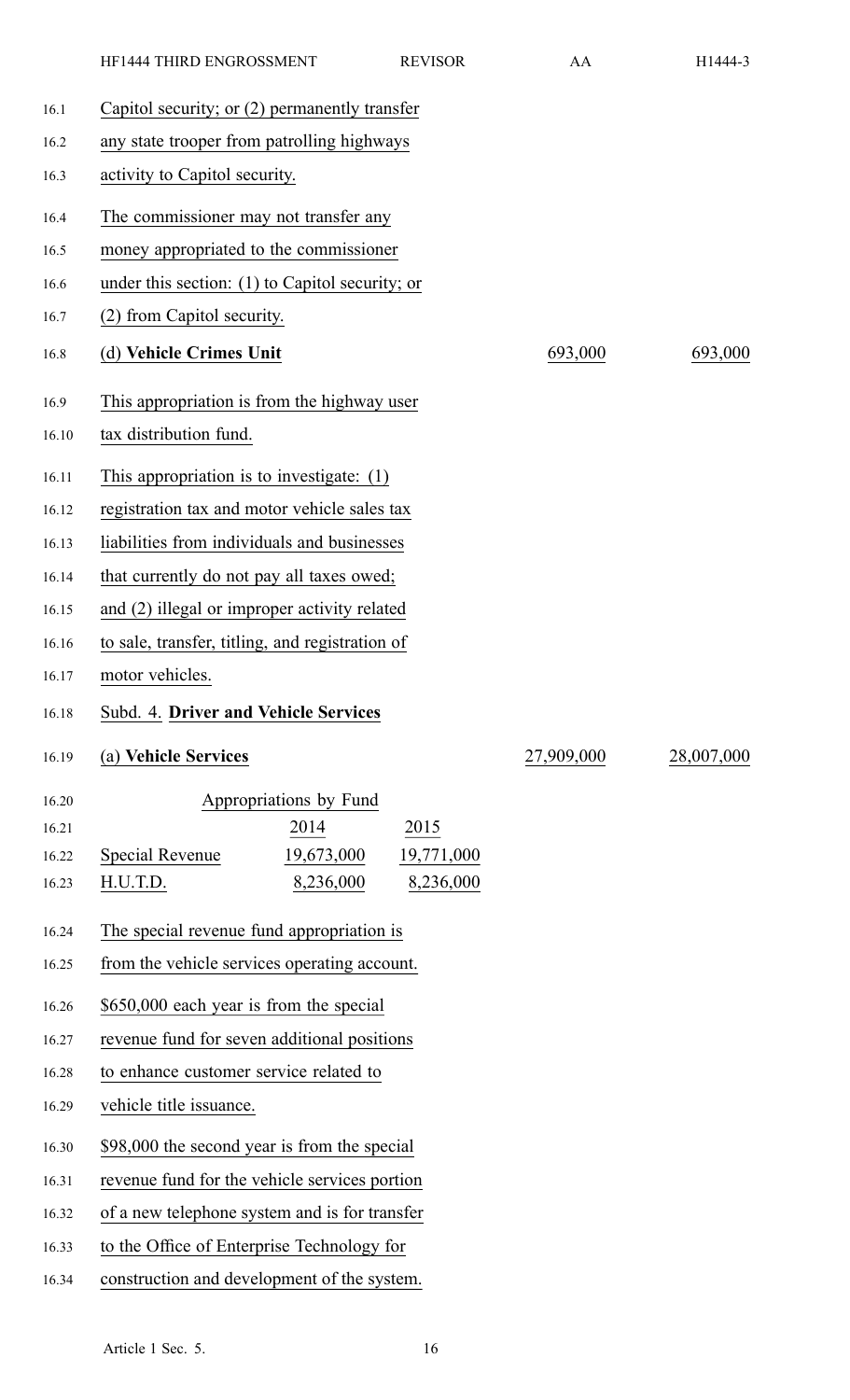|       | HF1444 THIRD ENGROSSMENT                      | <b>REVISOR</b> | AA         | H1444-3    |
|-------|-----------------------------------------------|----------------|------------|------------|
| 17.1  | This is a onetime appropriation and is        |                |            |            |
| 17.2  | available until expended.                     |                |            |            |
| 17.3  | The base appropriation from the special       |                |            |            |
| 17.4  | revenue fund is \$19,933,000 for fiscal year  |                |            |            |
| 17.5  | 2016 and \$19,836,000 for fiscal year 2017.   |                |            |            |
| 17.6  | (b) Driver Services                           |                | 28,742,000 | 28,835,000 |
| 17.7  | Appropriations by Fund                        |                |            |            |
| 17.8  | 2014                                          | 2015           |            |            |
| 17.9  | <b>Special Revenue</b><br>28,741,000          | 28,834,000     |            |            |
| 17.10 | Trunk Highway<br>1,000                        | 1,000          |            |            |
| 17.11 | The special revenue fund appropriation is     |                |            |            |
| 17.12 | from the driver services operating account.   |                |            |            |
| 17.13 | \$71,000 the second year is from the special  |                |            |            |
| 17.14 | revenue fund for one additional position      |                |            |            |
| 17.15 | related to facial recognition.                |                |            |            |
| 17.16 | \$52,000 the second year is from the special  |                |            |            |
| 17.17 | revenue fund for the driver services portion  |                |            |            |
| 17.18 | of a new telephone system and is for transfer |                |            |            |
| 17.19 | to the Office of Enterprise Technology for    |                |            |            |
| 17.20 | construction and development of the system.   |                |            |            |
| 17.21 | This is a onetime appropriation and is        |                |            |            |
| 17.22 | available until expended.                     |                |            |            |
| 17.23 | \$15,000 the first year is for the costs of   |                |            |            |
| 17.24 | rulemaking related to concurrent driver       |                |            |            |
| 17.25 | education under Minnesota Statutes, section   |                |            |            |
| 17.26 | 171.05. This is a onetime appropriation and   |                |            |            |
| 17.27 | is available for two years after the year of  |                |            |            |
| 17.28 | appropriation.                                |                |            |            |
| 17.29 | The base appropriation from the special       |                |            |            |
| 17.30 | revenue fund is \$28,923,000 for fiscal year  |                |            |            |
| 17.31 | 2016 and \$28,870,00 for fiscal year 2017.    |                |            |            |
| 17.32 | Subd. 5. Traffic Safety                       |                | 435,000    | 435,000    |
| 17.33 | The commissioner of public safety shall       |                |            |            |
| 17.34 | spend 50 percent of the money available to    |                |            |            |
|       |                                               |                |            |            |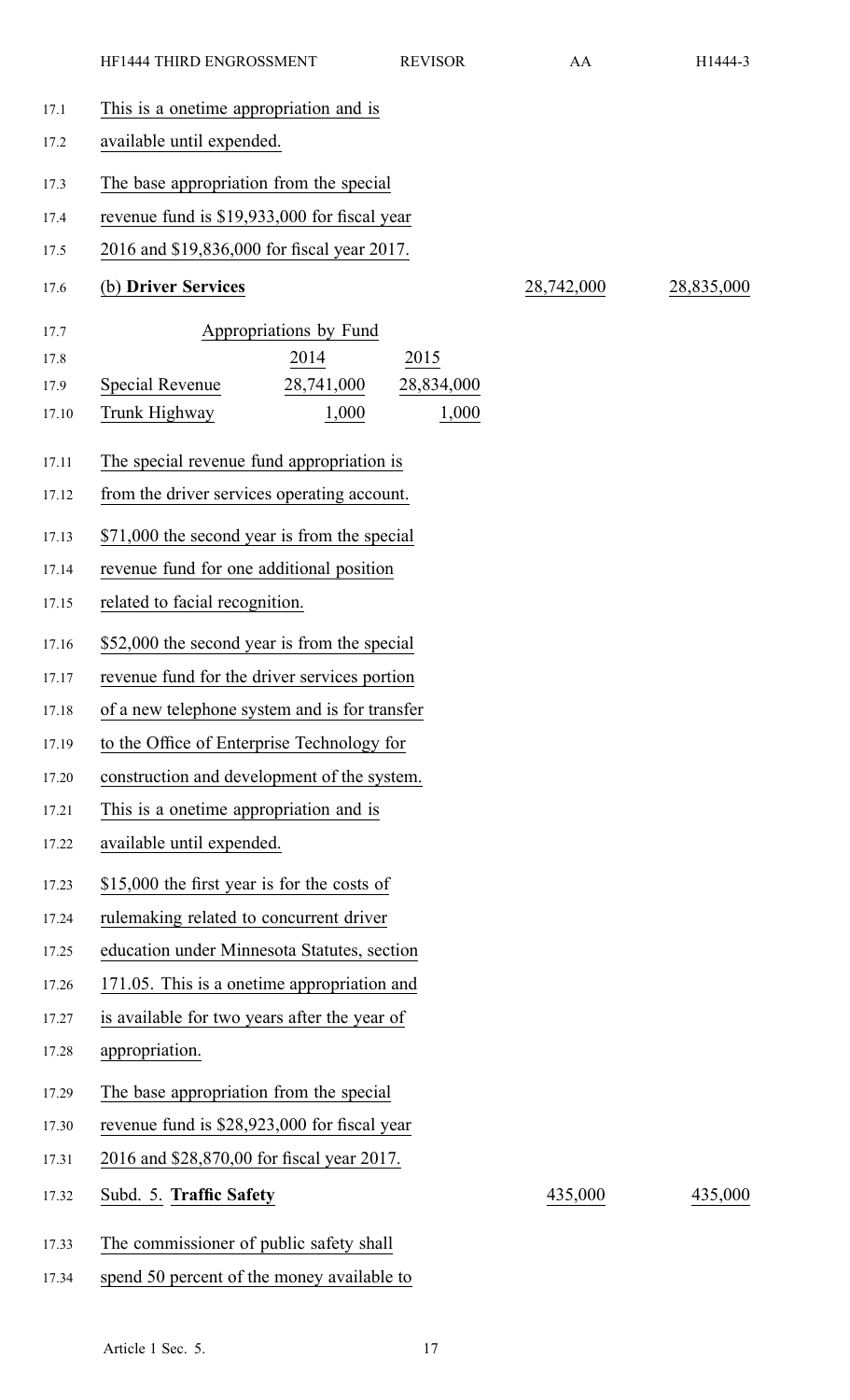|       | HF1444 THIRD ENGROSSMENT                                                                     | <b>REVISOR</b>          | AA         | H1444-3   |
|-------|----------------------------------------------------------------------------------------------|-------------------------|------------|-----------|
| 18.1  | the state under United States Code, title 23,                                                |                         |            |           |
| 18.2  | section 164, and the remaining 50 percent                                                    |                         |            |           |
| 18.3  | must be transferred to the commissioner                                                      |                         |            |           |
| 18.4  | of transportation for hazard elimination                                                     |                         |            |           |
| 18.5  | activities under United States Code, title 23,                                               |                         |            |           |
| 18.6  | section 152.                                                                                 |                         |            |           |
| 18.7  | Subd. 6. Pipeline Safety                                                                     |                         | 1,354,000  | 1,354,000 |
| 18.8  | This appropriation is from the pipeline safety                                               |                         |            |           |
| 18.9  | account in the special revenue fund.                                                         |                         |            |           |
| 18.10 | Sec. 6. TORT CLAIMS                                                                          | $\overline{\mathbf{z}}$ | 600,000 \$ | 600,000   |
| 18.11 | This appropriation is to the commissioner of                                                 |                         |            |           |
| 18.12 | management and budget.                                                                       |                         |            |           |
| 18.13 | If the appropriation for either year is                                                      |                         |            |           |
| 18.14 | insufficient, the appropriation for the other                                                |                         |            |           |
| 18.15 | year is available for it.                                                                    |                         |            |           |
|       |                                                                                              |                         |            |           |
| 18.16 | Sec. 7. REAUTHORIZATION; 2008 BOND SALE EXPENSES FOR TRUNK                                   |                         |            |           |
| 18.17 | <b>HIGHWAY BONDS.</b>                                                                        |                         |            |           |
| 18.18 | \$1,414,600 of the amount appropriated in Laws 2008, chapter 152, article 2, section         |                         |            |           |
| 18.19 | 6, for trunk highway bond sale expenses, which was reported to the legislature according     |                         |            |           |
| 18.20 | to Minnesota Statutes, section 16A.642, subdivision 1, is reauthorized and does not cancel   |                         |            |           |
| 18.21 | under the terms of that subdivision. This appropriation for the bond sale expenses and the   |                         |            |           |
| 18.22 | bond sale authorization in Laws 2008, chapter 152, article 2, section 7, subdivision 1, as   |                         |            |           |
| 18.23 | amended, are available until December 31, 2019.                                              |                         |            |           |
| 18.24 | <b>EFFECTIVE DATE.</b> This section is effective the day following final enactment.          |                         |            |           |
| 18.25 |                                                                                              | <b>ARTICLE 2</b>        |            |           |
| 18.26 | <b>TRANSPORTATION FINANCE AND POLICY</b>                                                     |                         |            |           |
|       |                                                                                              |                         |            |           |
| 18.27 | Section 1. [161.088] CORRIDORS OF COMMERCE PROGRAM.                                          |                         |            |           |
| 18.28 | Subdivision 1. Definitions. For purposes of this section, the following terms have           |                         |            |           |
| 18.29 | the meanings given:                                                                          |                         |            |           |
| 18.30 | (1) "beyond the project limits" means any point that is located outside of the project       |                         |            |           |
| 18.31 | limits and along the same trunk highway, and is located within the same region of the state; |                         |            |           |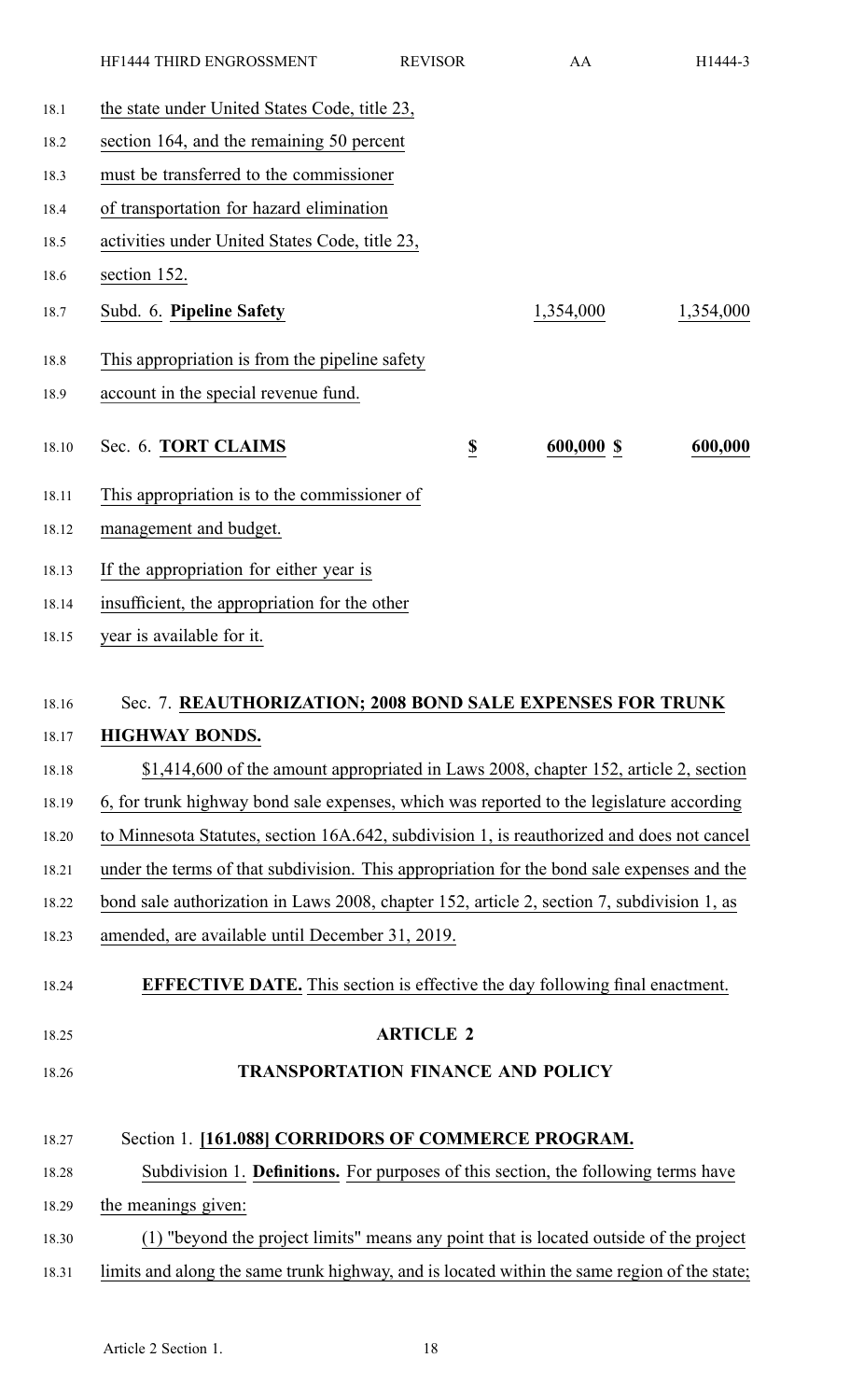| 19.1  | (2) "city" means a statutory or home rule charter city;                                  |
|-------|------------------------------------------------------------------------------------------|
| 19.2  | (3) "program" means the corridors of commerce program established in this section;       |
| 19.3  | and                                                                                      |
| 19.4  | (4) "project limits" means the estimated construction limits of a project for trunk      |
| 19.5  | highway construction, reconstruction, or maintenance that is a candidate for selection   |
| 19.6  | under the corridors of commerce program.                                                 |
| 19.7  | Subd. 2. Program authority; funding. (a) As provided in this section and subject         |
| 19.8  | to available funds, the commissioner shall establish a corridors of commerce program for |
| 19.9  | trunk highway construction, reconstruction, and improvement, including maintenance       |
| 19.10 | operations, that improves commerce in the state.                                         |
| 19.11 | (b) The commissioner may expend funds under the program from appropriations              |
| 19.12 | to the commissioner that are: (1) made specifically by law for use under this section;   |
| 19.13 | (2) at the discretion of the commissioner, made for the budget activities in the state   |
| 19.14 | roads operations and maintenance program, program planning and delivery, or state road   |
| 19.15 | construction; and (3) made for the corridor investment management strategy program,      |
| 19.16 | unless otherwise specified.                                                              |
| 19.17 | (c) The commissioner shall include in the program the cost participation policy for      |
| 19.18 | local units of government.                                                               |
| 19.19 | Subd. 3. Project classification. The commissioner shall determine whether each           |
| 19.20 | candidate project can be classified into at least one of the following classifications:  |
| 19.21 | (1) capacity development, for a project on a segment of a trunk highway where the        |
| 19.22 | segment:                                                                                 |
| 19.23 | (i) is not a divided highway and that highway is an expressway or freeway beyond         |
| 19.24 | the project limits;                                                                      |
| 19.25 | (ii) contains a highway terminus that lacks an intersection or interchange with          |
| 19.26 | another trunk highway;                                                                   |
| 19.27 | (iii) contains fewer lanes of travel compared to that highway beyond the project         |
| 19.28 | limits; or                                                                               |
| 19.29 | (iv) contains a location that is proposed as construction of a new interchange or        |
| 19.30 | reconstruction of an intersection to an interchange; or                                  |
| 19.31 | (2) freight improvement, for an asset preservation or replacement project that can       |
| 19.32 | result in:                                                                               |
| 19.33 | (i) removing or reducing barriers to commerce;                                           |
| 19.34 | (ii) easing or preserving freight movement;                                              |
| 19.35 | (iii) supporting emerging industries; or                                                 |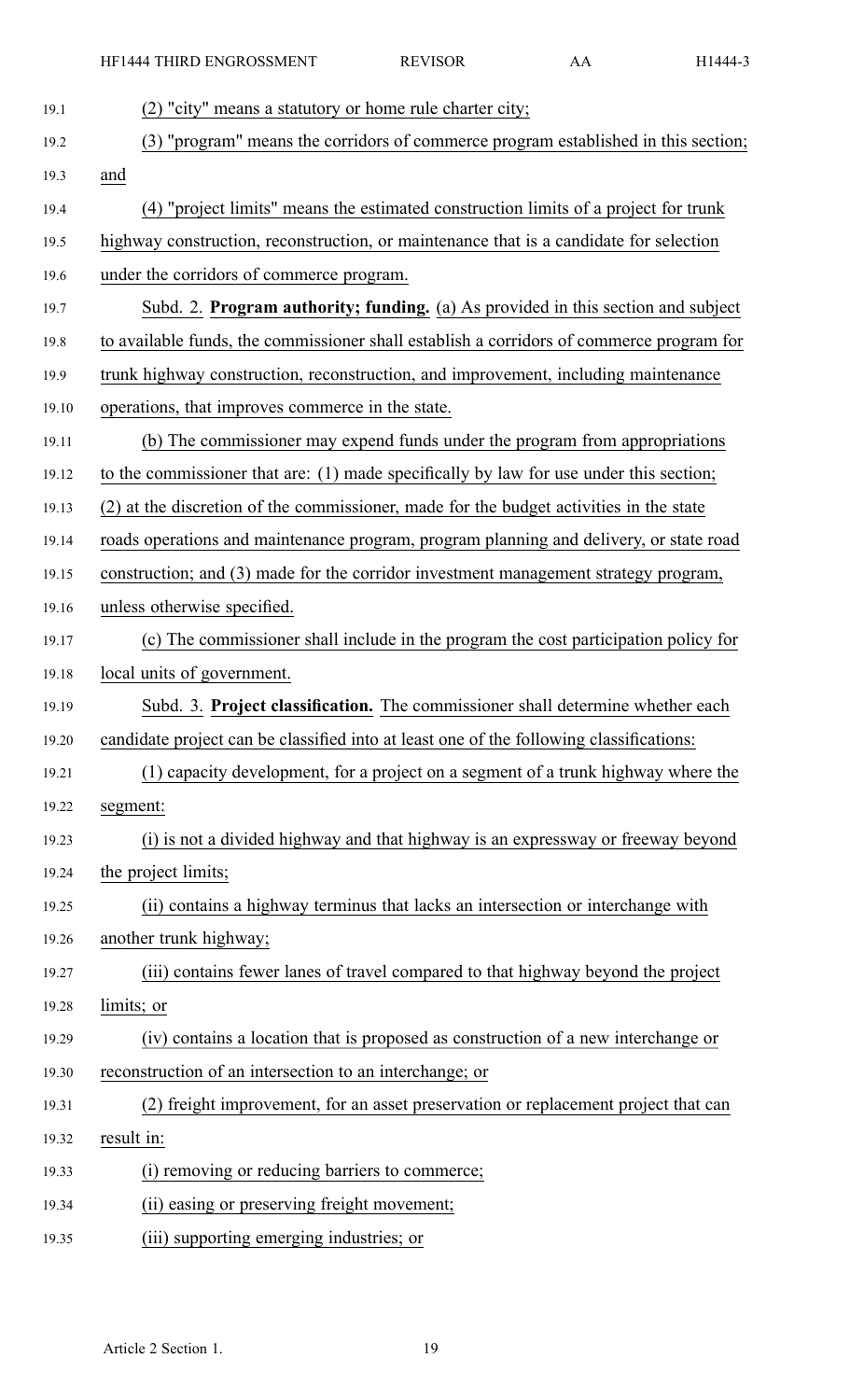HF1444 THIRD ENGROSSMENT REVISOR AA H1444-3

| 20.1  | (iv) providing connections between the trunk highway system and other                         |
|-------|-----------------------------------------------------------------------------------------------|
| 20.2  | transportation modes for the movement of freight.                                             |
| 20.3  | Subd. 4. Project eligibility. (a) The commissioner shall establish eligibility                |
| 20.4  | requirements for projects that can be funded under the program. Eligibility must include:     |
| 20.5  | (1) consistency with the statewide multimodal transportation plan under section               |
| 20.6  | 174.03;                                                                                       |
| 20.7  | (2) location of the project on an interregional corridor, for a project located outside       |
| 20.8  | of the Department of Transportation metropolitan district;                                    |
| 20.9  | (3) placement into at least one project classification under subdivision 3;                   |
| 20.10 | (4) a maximum length of time, as determined by the commissioner, until                        |
| 20.11 | commencement of construction work on the project; and                                         |
| 20.12 | (5) for each type of project classification under subdivision 3, a maximum allowable          |
| 20.13 | amount for the total project cost estimate, as determined by the commissioner with            |
| 20.14 | available data.                                                                               |
| 20.15 | (b) A project involving construction that is already programmed in the state                  |
| 20.16 | transportation improvement program is not eligible for funding under the program. This        |
| 20.17 | paragraph does not apply to a project that is programmed as result of selection under         |
| 20.18 | this section.                                                                                 |
| 20.19 | (c) A project may be, but is not required to be, identified in the 20-year state highway      |
| 20.20 | capital investment plan under section 174.03.                                                 |
| 20.21 | Subd. 5. Project selection process; criteria. (a) The commissioner shall establish a          |
| 20.22 | process for identification, evaluation, and selection of projects under the program.          |
| 20.23 | (b) As part of the project selection process, the commissioner shall annually accept          |
| 20.24 | recommendations on candidate projects from area transportation partnerships and other         |
| 20.25 | interested stakeholders in each Department of Transportation district. For each candidate     |
| 20.26 | project identified under this paragraph, the commissioner shall determine the project's       |
| 20.27 | eligibility, classify the project, and, if appropriate, evaluate the project for the program. |
| 20.28 | (c) Project evaluation and prioritization must be performed on the basis of objective         |
| 20.29 | criteria, which must include:                                                                 |
| 20.30 | (1) a return on investment measure that provides for comparison across eligible               |
| 20.31 | projects;                                                                                     |
| 20.32 | (2) measurable impacts on commerce and economic competitiveness;                              |
| 20.33 | (3) efficiency in the movement of freight, including but not limited to:                      |
| 20.34 | (i) measures of annual average daily traffic and commercial vehicle miles traveled,           |
| 20.35 |                                                                                               |
|       | which may include data near the project location on that trunk highway or on connecting       |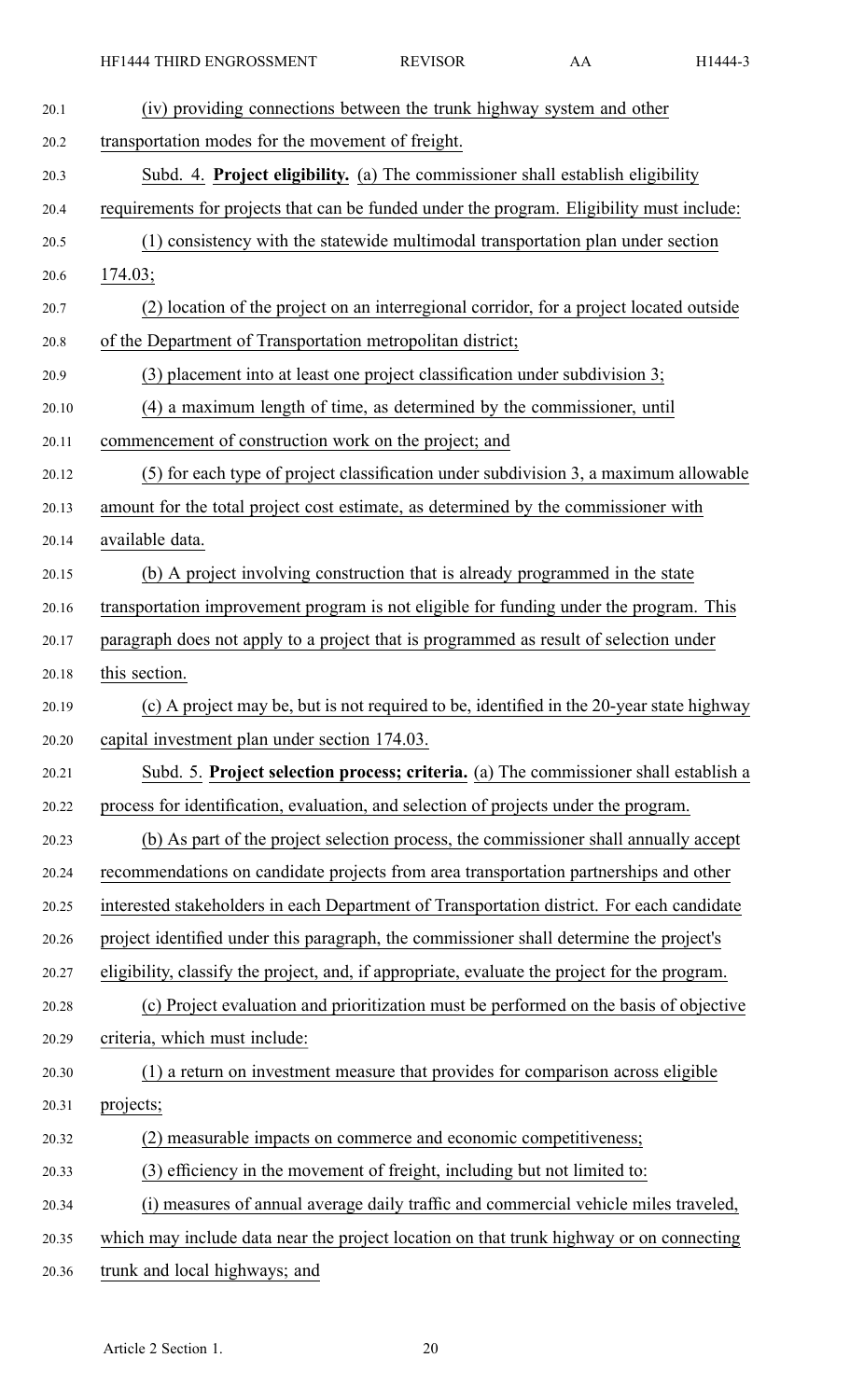| 21.1  | (ii) measures of congestion or travel time reliability, which may be within or near           |
|-------|-----------------------------------------------------------------------------------------------|
| 21.2  | the project limits, or both;                                                                  |
| 21.3  | (4) improvements to traffic safety;                                                           |
| 21.4  | (5) connections to regional trade centers, local highway systems, and other                   |
| 21.5  | transportation modes;                                                                         |
| 21.6  | (6) the extent to which the project addresses multiple transportation system policy           |
| 21.7  | objectives and principles; and                                                                |
| 21.8  | (7) support and consensus for the project among members of the surrounding                    |
| 21.9  | community.                                                                                    |
| 21.10 | (d) As part of the project selection process, the commissioner may divide funding             |
| 21.11 | to be separately available among projects within each classification under subdivision 3      |
| 21.12 | and may apply separate or modified criteria among those projects falling within each          |
| 21.13 | classification.                                                                               |
| 21.14 | Subd. 6. Funding allocations; operations and maintenance. In identifying the                  |
| 21.15 | amount of funding allocated to a project under the program, the commissioner may              |
| 21.16 | include allocations of funds for operations and maintenance resulting from that project       |
| 21.17 | that are assigned in future years following completion of the project, subject to available   |
| 21.18 | funds for the program in those years from eligible sources.                                   |
| 21.19 | Subd. 7. Legislative report; evaluation. (a) By January 15, 2014, and annually                |
| 21.20 | by November 1 starting in 2015, the commissioner shall electronically submit a report         |
| 21.21 | on the corridors of commerce program to the chairs and ranking minority members of            |
| 21.22 | the legislative committees with jurisdiction over transportation policy and finance. At a     |
| 21.23 | minimum, the report must include:                                                             |
| 21.24 | (1) a summary of program implementation, including a review of the project                    |
| 21.25 | selection process, eligibility and criteria, funds expended in the previous selection cycle,  |
| 21.26 |                                                                                               |
|       | and total funds expended since program inception;                                             |
| 21.27 | (2) a listing of projects funded under the program in the previous selection cycle,           |
| 21.28 | including: (i) project classification; (ii) a breakdown of project costs and funding sources; |
| 21.29 | (iii) any future operating costs assigned under subdivision 6; and (iv) a brief description   |
| 21.30 | that is comprehensible to a lay audience;                                                     |
| 21.31 | (3) a listing of candidate project recommendations required under subdivision 5,              |
| 21.32 | paragraph (b), including project classification and disposition in the selection process;     |
| 21.33 | (4) financial analysis of unfunded candidate projects; and                                    |
| 21.34 | (5) any recommendations for changes to statutory requirements of the program.                 |
| 21.35 | (b) Starting in 2017 and in every odd-numbered year thereafter, the commissioner              |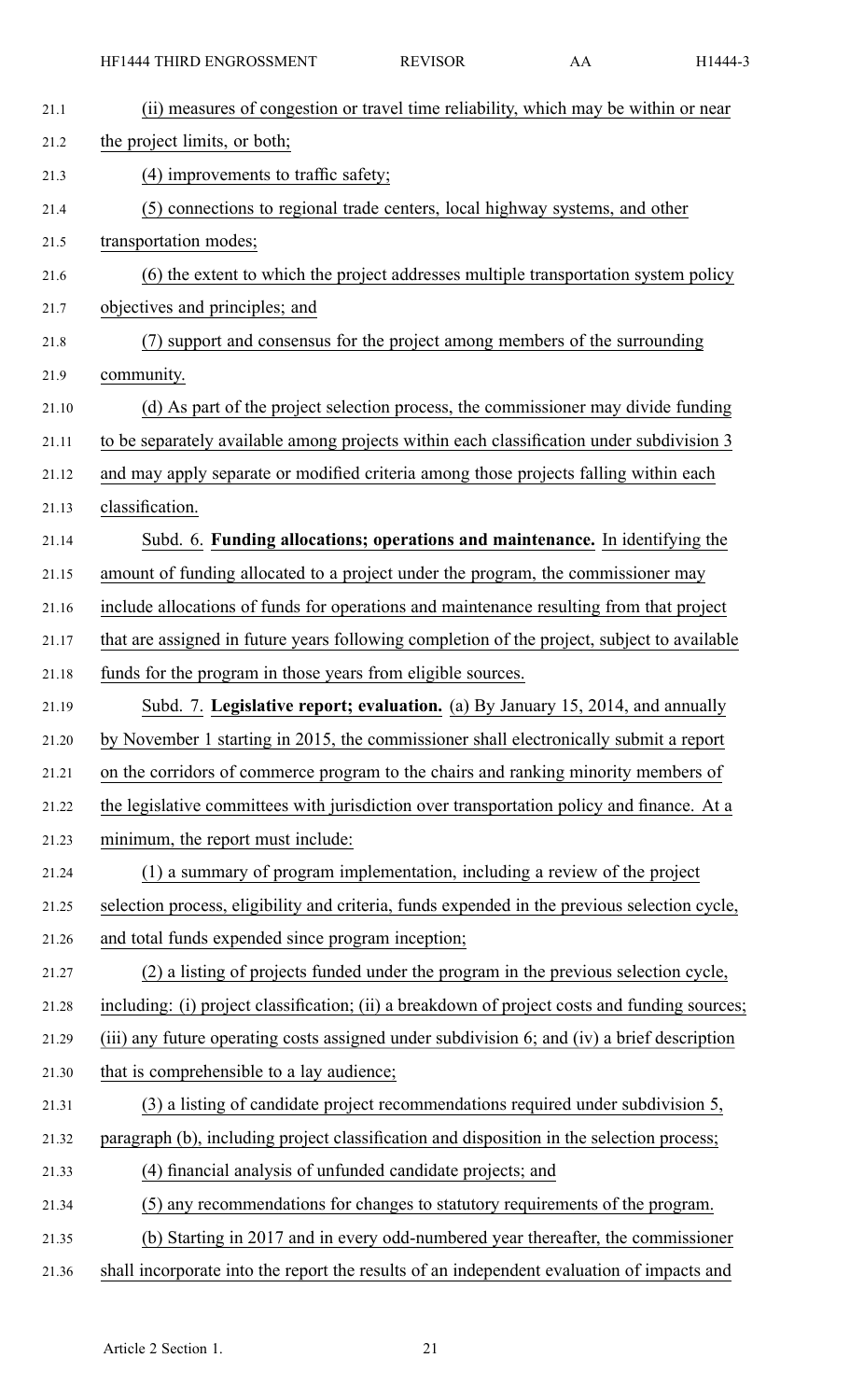| HF1444 THIRD ENGROSSMENT | <b>REVISOR</b> |  | H1444-3 |
|--------------------------|----------------|--|---------|
|--------------------------|----------------|--|---------|

22.1 effectiveness of the program. The evaluation must be performed by agency staff or <sup>a</sup>

22.2 consultant. The individual or individuals performing the evaluation must have experience

- 22.3 in program evaluation, but must not be regularly involved in the program's implementation.
- 22.4 **EFFECTIVE DATE.** This section is effective the day following final enactment.

22.5 Sec. 2. Minnesota Statutes 2012, section 161.20, subdivision 3, is amended to read: 22.6 Subd. 3. **Trunk highway fund appropriations.** The commissioner may expend 22.7 trunk highway funds only for trunk highway purposes. Payment of expenses related 22.8 to Bureau of Criminal Apprehension laboratory, Explore Minnesota Tourism kiosks, 22.9 Minnesota Safety Council, tort claims, driver education programs, Emergency Medical 22.10 Services Board, Mississippi River Parkway Commission, payments to MN.IT Services in 22.11 excess of actual costs incurred for trunk highway purposes, and personnel costs incurred 22.12 on behalf of the Governor's Office do not further <sup>a</sup> highway purpose and do not aid in the 22.13 construction, improvement, or maintenance of the highway system.

22.14 Sec. 3. Minnesota Statutes 2012, section 161.44, is amended by adding <sup>a</sup> subdivision 22.15 to read:

22.16 Subd. 12. **Periodic review; appropriation.** (a) The commissioner shall examine 22.17 all real property owned by the state and under the custodial control of the department 22.18 to identify whether any may be (1) no longer needed, and (2) suitable for sale or some 22.19 other means of disposal. 22.20 (b) From the proceeds of the sale of land under this subdivision, there is annually 22.21 appropriated from the trunk highway fund to the commissioner an amount sufficient to

- 22.22 carry out the requirements of this subdivision and related activities under this section and 22.23 sections 117.135, 117.226, 161.16, 161.23, 161.43, 161.431, 161.433, 161.442, and 272.68. 22.24 (c) The commissioner shall repor<sup>t</sup> the findings under paragraph (a), and on revenues 22.25 and expenditures under this subdivision, to the legislative committees with jurisdiction 22.26 over transportation policy and finance by March 1, 2015, and March 1, 2017. The repor<sup>t</sup> 22.27 may be submitted electronically.
- 22.28 Sec. 4. Minnesota Statutes 2012, section 168A.01, subdivision 6a, is amended to read: 22.29 Subd. 6a. **High-value vehicle.** "High-value vehicle" means <sup>a</sup> vehicle that had an 22.30 actual cash value in excess of \$5,000 \$9,000 before being damaged, or <sup>a</sup> vehicle with <sup>a</sup> 22.31 manufacturer's rating of over 26,000 pounds gross vehicle weight that is not <sup>a</sup> late-model 22.32 vehicle.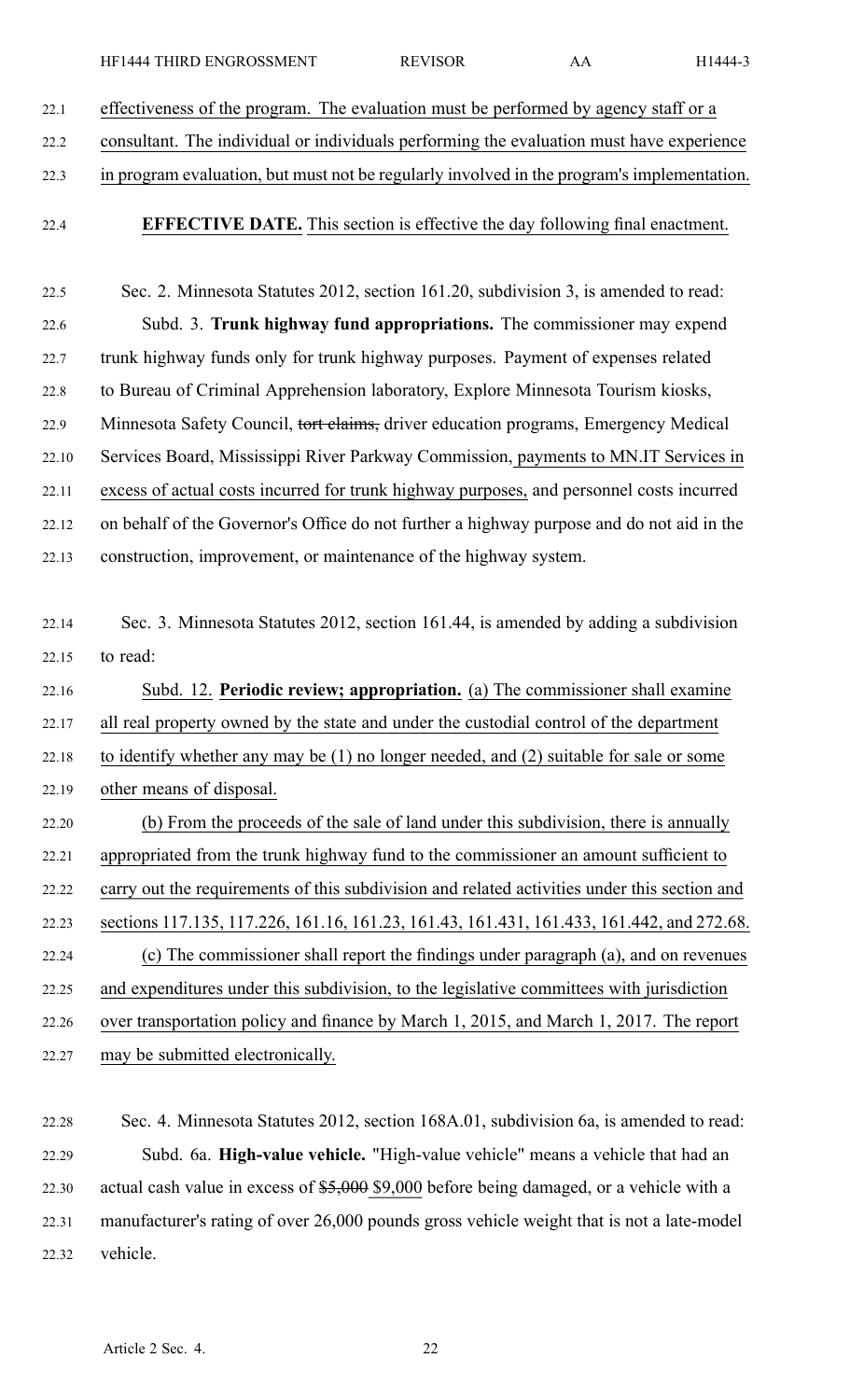23.1 Sec. 5. Minnesota Statutes 2012, section 171.05, subdivision 2, is amended to read: 23.2 Subd. 2. **Person less than 18 years of age.** (a) Notwithstanding any provision 23.3 in subdivision 1 to the contrary, the department may issue an instruction permit to an 23.4 applicant who is 15, 16, or 17 years of age and who:

23.5 (1) has completed <sup>a</sup> course of driver education in another state, has <sup>a</sup> previously 23.6 issued valid license from another state, or is enrolled in either:

23.7 (i) <sup>a</sup> public, private, or commercial driver education program that is approved by 23.8 the commissioner of public safety and that includes classroom and behind-the-wheel 23.9 training; or

23.10 (ii) an approved behind-the-wheel driver education program when the student is 23.11 receiving full-time instruction in <sup>a</sup> home school within the meaning of sections 120A.22 23.12 and 120A.24, the student is working toward <sup>a</sup> homeschool diploma, the student is taking 23.13 home-classroom driver training with classroom materials approved by the commissioner 23.14 of public safety, and the student's paren<sup>t</sup> has certified the student's homeschool and 23.15 home-classroom driver training status on the form approved by the commissioner;

23.16 (2) has completed the classroom phase of instruction in the driver education program 23.17 or has completed 15 hours of classroom instruction in <sup>a</sup> program that presents classroom 23.18 and behind-the-wheel instruction concurrently;

23.19 (3) has passed <sup>a</sup> test of the applicant's eyesight;

23.20 (4) has passed <sup>a</sup> department-administered test of the applicant's knowledge of traffic 23.21 laws;

23.22 (5) has completed the required application, which must be approved by (i) either 23.23 paren<sup>t</sup> when both reside in the same household as the minor applicant or, if otherwise, 23.24 then (ii) the paren<sup>t</sup> or spouse of the paren<sup>t</sup> having custody or, in the event there is no 23.25 court order for custody, then (iii) the paren<sup>t</sup> or spouse of the paren<sup>t</sup> with whom the minor 23.26 is living or, if items (i) to (iii) do not apply, then (iv) the guardian having custody of the 23.27 minor, (v) the foster paren<sup>t</sup> or the director of the transitional living program in which the 23.28 child resides or, in the event <sup>a</sup> person under the age of 18 has no living father, mother, 23.29 or guardian, or is married or otherwise legally emancipated, then (vi) the applicant's 23.30 adult spouse, adult close family member, or adult employer; provided, that the approval 23.31 required by this clause contains <sup>a</sup> verification of the age of the applicant and the identity of 23.32 the parent, guardian, adult spouse, adult close family member, or adult employer; and 23.33 (6) has paid the fee all fees required in section 171.06, subdivision 2.

23.34 (b) For the purposes of determining compliance with the certification of paragraph 23.35 (a), clause (1), item (ii), the commissioner may reques<sup>t</sup> verification of <sup>a</sup> student's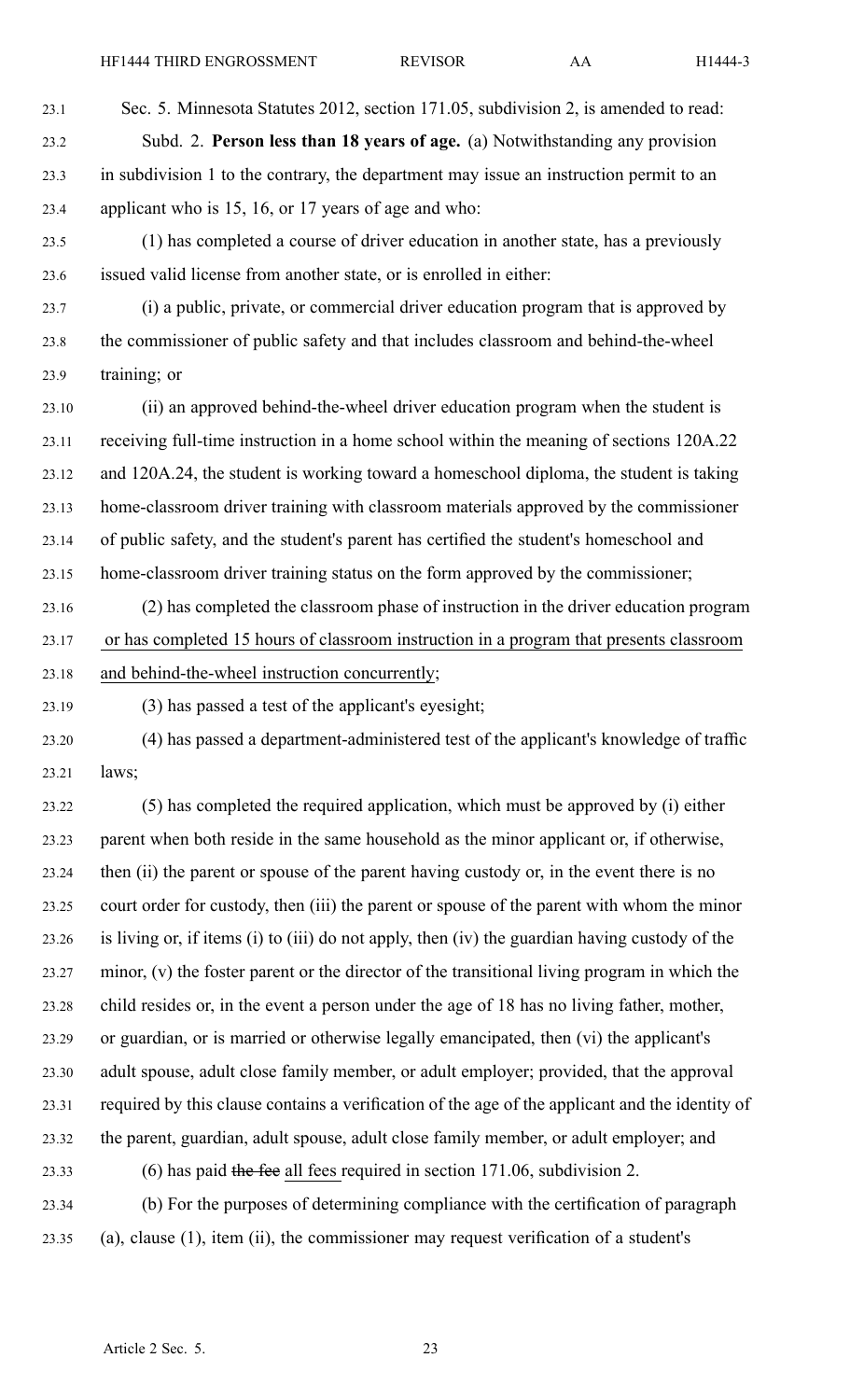24.1 homeschool status from the superintendent of the school district in which the student 24.2 resides and the superintendent shall provide that verification.

24.3 (c) The instruction permit is valid for two years from the date of application and 24.4 may be renewed upon paymen<sup>t</sup> of <sup>a</sup> fee equal to the fee for issuance of an instruction 24.5 permit under section 171.06, subdivision 2.

24.6 **EFFECTIVE DATE.** This section is effective June 1, 2013.

24.7 Sec. 6. Minnesota Statutes 2012, section 171.05, is amended by adding <sup>a</sup> subdivision 24.8 to read:

24.9 Subd. 4. **Rulemaking.** The commissioner shall adopt rules to carry out the 24.10 provisions of subdivision 2.

24.11 **EFFECTIVE DATE.** This section is effective the day following final enactment.

24.12 Sec. 7. Minnesota Statutes 2012, section 171.061, subdivision 4, is amended to read: 24.13 Subd. 4. **Fee; equipment.** (a) The agen<sup>t</sup> may charge and retain <sup>a</sup> filing fee of \$5 \$8 24.14 for each application. Except as provided in paragraph (c), the fee shall cover all expenses 24.15 involved in receiving, accepting, or forwarding to the department the applications and 24.16 fees required under sections 171.02, subdivision 3; 171.06, subdivisions 2 and 2a; and 24.17 171.07, subdivisions 3 and 3a.

24.18 (b) The statutory fees and the filing fees imposed under paragraph (a) may be paid 24.19 by credit card or debit card. The driver's license agen<sup>t</sup> may collect <sup>a</sup> convenience fee on 24.20 the statutory fees and filing fees not greater than the cost of processing <sup>a</sup> credit card or 24.21 debit card transaction. The convenience fee must be used to pay the cost of processing 24.22 credit card and debit card transactions. The commissioner shall adopt rules to administer 24.23 this paragraph using the exemp<sup>t</sup> procedures of section 14.386, excep<sup>t</sup> that section 14.386, 24.24 paragraph (b), does not apply.

24.25 (c) The department shall maintain the photo identification equipment for all 24.26 agents appointed as of January 1, 2000. Upon the retirement, resignation, death, or 24.27 discontinuance of an existing agent, and if <sup>a</sup> new agen<sup>t</sup> is appointed in an existing office 24.28 pursuan<sup>t</sup> to Minnesota Rules, chapter 7404, and notwithstanding the above or Minnesota 24.29 Rules, par<sup>t</sup> 7404.0400, the department shall provide and maintain photo identification 24.30 equipment without additional cost to <sup>a</sup> newly appointed agen<sup>t</sup> in that office if the office 24.31 was provided the equipment by the department before January 1, 2000. All photo 24.32 identification equipment must be compatible with standards established by the department.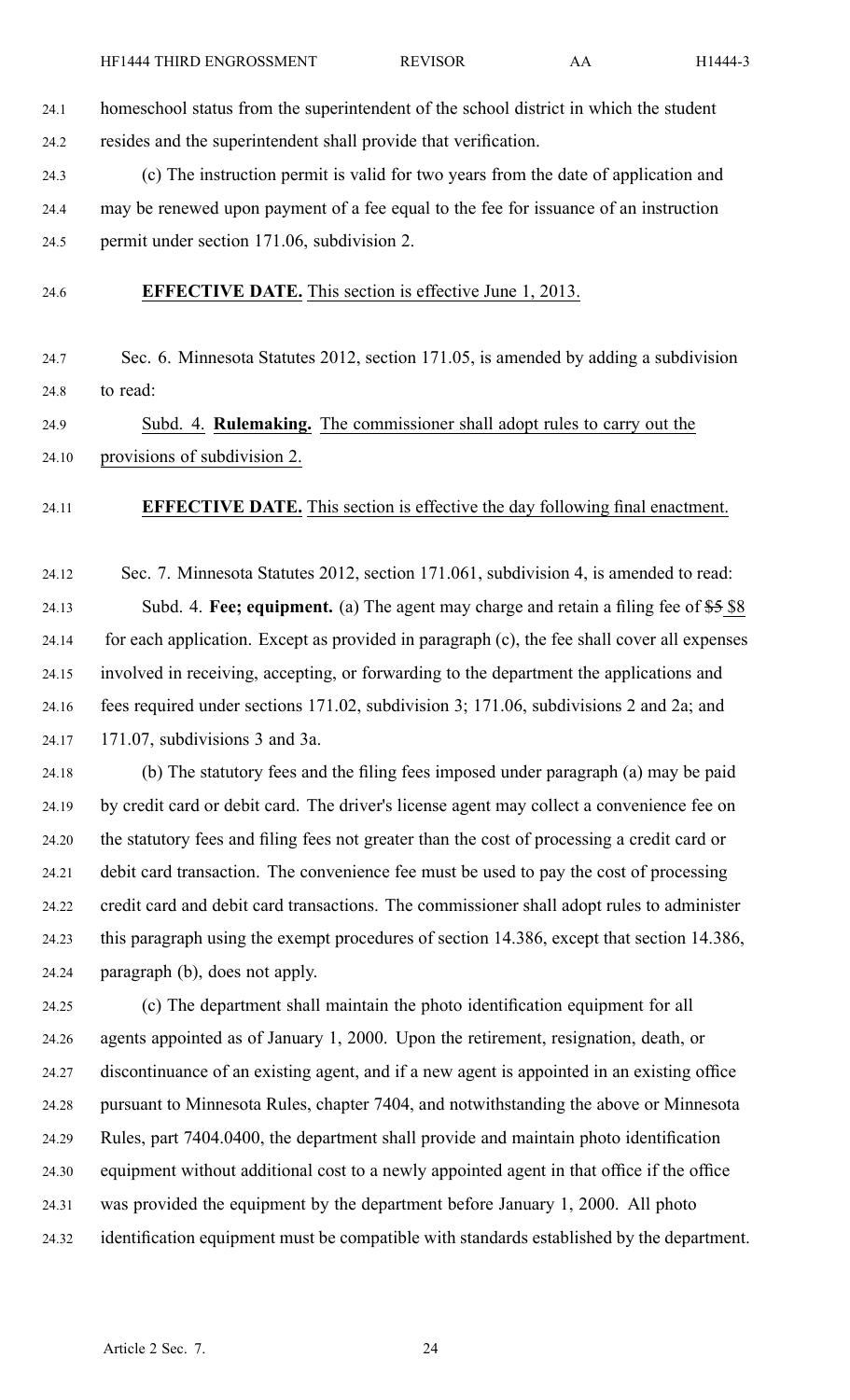25.1 (d) A filing fee retained by the agen<sup>t</sup> employed by <sup>a</sup> county board must be paid into 25.2 the county treasury and credited to the general revenue fund of the county. An agen<sup>t</sup> who 25.3 is not an employee of the county shall retain the filing fee in lieu of county employment 25.4 or salary and is considered an independent contractor for pension purposes, coverage 25.5 under the Minnesota State Retirement System, or membership in the Public Employees 25.6 Retirement Association. 25.7 (e) Before the end of the first working day following the final day of the reporting 25.8 period established by the department, the agen<sup>t</sup> must forward to the department all 25.9 applications and fees collected during the reporting period excep<sup>t</sup> as provided in paragraph  $25.10$  (d). 25.11 **EFFECTIVE DATE.** This section is effective January 1, 2014. 25.12 Sec. 8. **[174.12] TRANSPORTATION ECONOMIC DEVELOPMENT** 25.13 **PROGRAM.** 25.14 Subdivision 1. **Program established.** (a) The commissioners of transportation and 25.15 employment and economic development shall develop and implement <sup>a</sup> transportation 25.16 economic development program as provided in this section that provides financial 25.17 assistance on <sup>a</sup> geographically balanced basis through competitive grants for projects in 25.18 all modes of transportation that provide measurable local, regional, or statewide economic 25.19 benefit. 25.20 (b) The commissioners of transportation and employment and economic 25.21 development may provide financial assistance for <sup>a</sup> transportation project at their 25.22 discretion, subject to the requirements of this section. 25.23 Subd. 2. **Transportation economic development accounts.** (a) A transportation 25.24 economic development account is established in the special revenue fund under the 25.25 budgetary jurisdiction of the legislative committees having jurisdiction over transportation 25.26 finance. Money in the account may be expended only as appropriated by law. The account 25.27 may not contain money transferred or otherwise provided from the trunk highway fund. 25.28 (b) A transportation economic development account is established in the trunk 25.29 highway fund. The account consists of funds donated, allotted, transferred, or otherwise 25.30 provided to the account. 25.31 Subd. 3. **Program administration.** In implementing the transportation economic 25.32 development program, the commissioners of transportation and employment and 25.33 economic development shall make reasonable efforts to (1) publicize each solicitation for 25.34 applications among all eligible recipients, and (2) provide technical and informational 25.35 assistance in creating and submitting applications.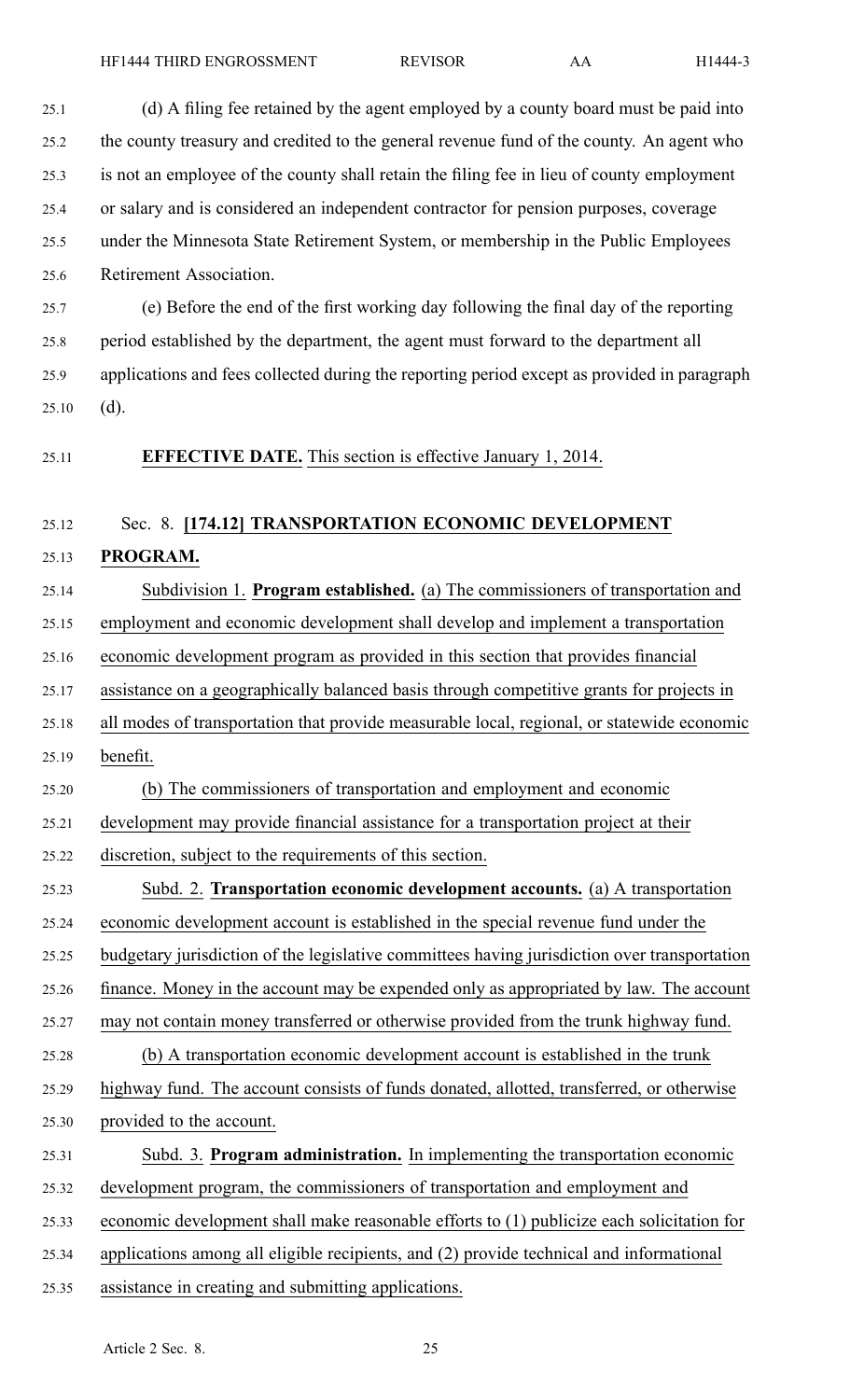| 26.1  | Subd. 4. Economic impact performance measures. The commissioner of                           |
|-------|----------------------------------------------------------------------------------------------|
| 26.2  | employment and economic development shall develop economic impact performance                |
| 26.3  | measures to analyze projects for which financial assistance under this section is being      |
| 26.4  | applied for or has been previously provided.                                                 |
| 26.5  | Subd. 5. Financial assistance; criteria. The commissioners of transportation and             |
| 26.6  | employment and economic development shall establish criteria for evaluating projects         |
| 26.7  | for financial assistance under this section. At a minimum, the criteria must provide an      |
| 26.8  | objective method to prioritize and select projects on the basis of:                          |
| 26.9  | (1) the extent to which the project provides measurable economic benefit;                    |
| 26.10 | (2) consistency with relevant state and local transportation plans;                          |
| 26.11 | (3) the availability and commitment of funding or in-kind assistance for the project         |
| 26.12 | from nonpublic sources;                                                                      |
| 26.13 | (4) the need for the project as part of the overall transportation system;                   |
| 26.14 | (5) the extent to which completion of the project will improve the movement of               |
| 26.15 | people and freight; and                                                                      |
| 26.16 | (6) geographic balance as required under subdivision 7, paragraph (b).                       |
| 26.17 | Subd. 6. Financial assistance; project evaluation process. (a) Following the                 |
| 26.18 | criteria established under subdivision 5, the commissioner of employment and economic        |
| 26.19 | development shall (1) evaluate proposed projects, and (2) certify those that may receive     |
| 26.20 | financial assistance.                                                                        |
| 26.21 | (b) As part of the project evaluation process, the commissioner of transportation            |
| 26.22 | shall certify that a project constitutes an eligible and appropriate transportation project. |
| 26.23 | Subd. 7. Financial assistance; awards. (a) The financial assistance awarded by the           |
| 26.24 | commissioners of transportation and employment and economic development may not              |
| 26.25 | exceed 70 percent of a project's total costs.                                                |
| 26.26 | (b) The commissioners of transportation and employment and economic development              |
| 26.27 | shall ensure that financial assistance is provided in a manner that is balanced throughout   |
| 26.28 | the state, including with respect to $(1)$ the number of projects receiving funding in a     |
| 26.29 | particular geographic location or region of the state, and (2) the total amount of financial |
| 26.30 | assistance provided for projects in a particular geographic location or region of the state. |
| 26.31 | Subd. 8. Legislative report. (a) By February 1 of each odd-numbered year, the                |
| 26.32 | commissioner of transportation, with assistance from the commissioner of employment          |
| 26.33 | and economic development, shall submit a report on the transportation economic               |
| 26.34 | development program to the chairs and ranking minority members of the legislative            |
| 26.35 | committees with jurisdiction over transportation policy and finance and economic             |
| 26.36 | development policy and finance.                                                              |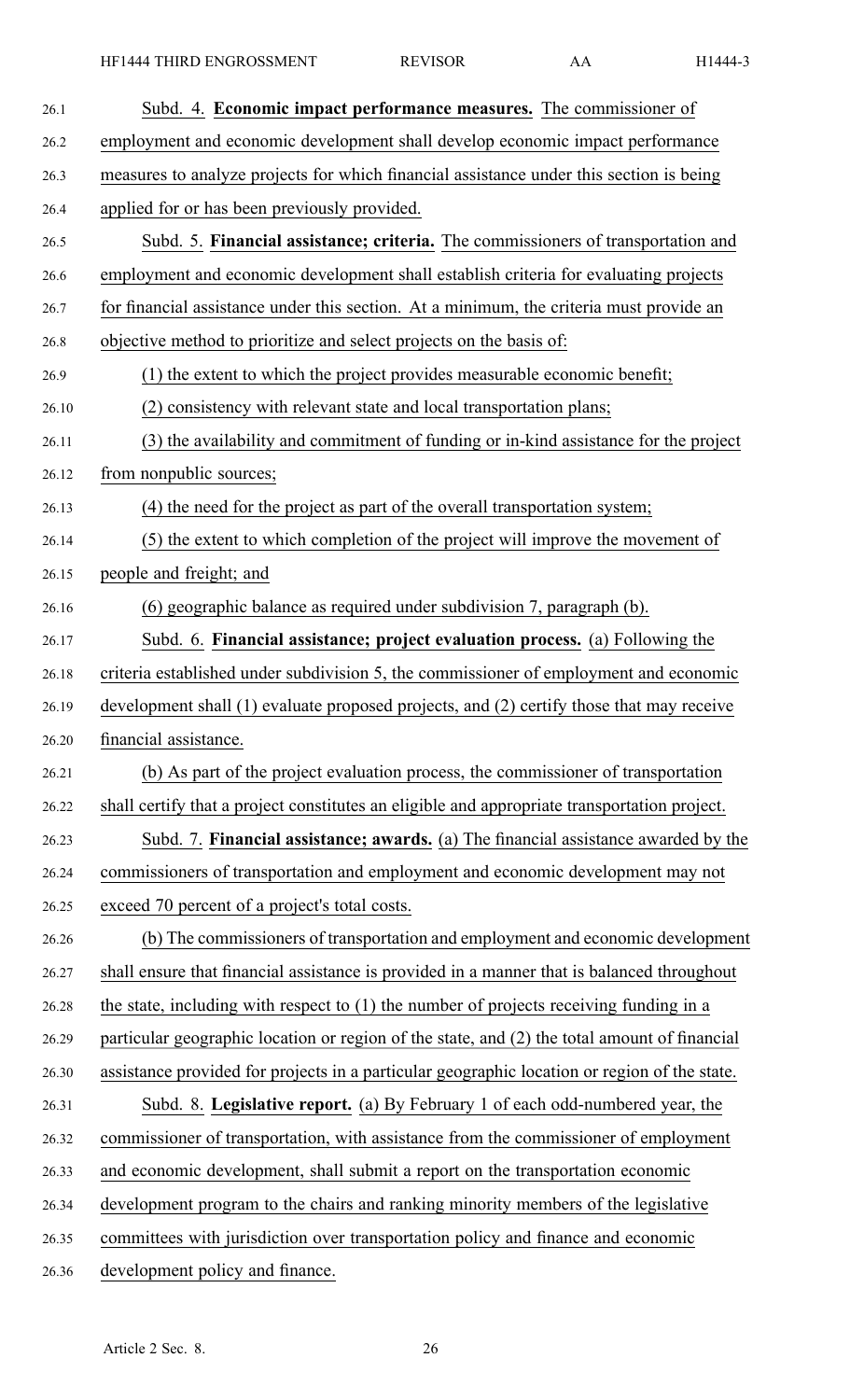| 27.1  | (b) At a minimum, the report must:                                                            |
|-------|-----------------------------------------------------------------------------------------------|
| 27.2  | (1) summarize the requirements and implementation of the transportation economic              |
| 27.3  | development program established in this section;                                              |
| 27.4  | (2) review the criteria and economic impact performance measures used for                     |
| 27.5  | evaluation, prioritization, and selection of projects;                                        |
| 27.6  | (3) provide a brief overview of each project that received financial assistance under         |
| 27.7  | the program, which must at a minimum identify:                                                |
| 27.8  | (i) basic project characteristics, such as funding recipient, geographic location,            |
| 27.9  | and type of transportation modes served;                                                      |
| 27.10 | (ii) sources and respective amounts of project funding; and                                   |
| 27.11 | (iii) the degree of economic benefit anticipated or observed, following the economic          |
| 27.12 | impact performance measures established under subdivision 4;                                  |
| 27.13 | (4) identify the allocation of funds, including but not limited to a breakdown of total       |
| 27.14 | project funds by transportation mode, the amount expended for administrative costs, and       |
| 27.15 | the amount transferred to the transportation economic development assistance account;         |
| 27.16 | (5) evaluate the overall economic impact of the program consistent with the                   |
| 27.17 | accountability measurement requirements under section 116J.997; and                           |
| 27.18 | (6) provide recommendations for any legislative changes related to the program.               |
|       |                                                                                               |
| 27.19 | Sec. 9. Minnesota Statutes 2012, section 174.40, is amended by adding a subdivision           |
| 27.20 | to read:                                                                                      |
| 27.21 | Subd. 7a. Related non-infrastructure activities. (a) The commissioner may not                 |
| 27.22 | expend an appropriation from the bond proceeds fund, or provide financial assistance from     |
| 27.23 | an appropriation from the bond proceeds fund, for the purposes specified in this subdivision. |
| 27.24 | (b) Subject to appropriations made specifically for the purposes of this subdivision,         |
| 27.25 | the commissioner may expend funds for non-infrastructure activities to encourage walking      |
| 27.26 | and bicycling to school, including:                                                           |
| 27.27 | (1) planning activities;                                                                      |
| 27.28 | (2) public awareness campaigns and outreach to press and community leaders;                   |
| 27.29 | (3) traffic education and enforcement in the vicinity of schools;                             |
| 27.30 | (4) student sessions on bicycle and pedestrian safety, health, and the environment; and       |
| 27.31 | (5) financial assistance for training, volunteers, and managers of safe routes to             |
| 27.32 | school programs.                                                                              |

## 27.33 Sec. 10. **[174.42] TRANSPORTATION ALTERNATIVES PROJECTS.**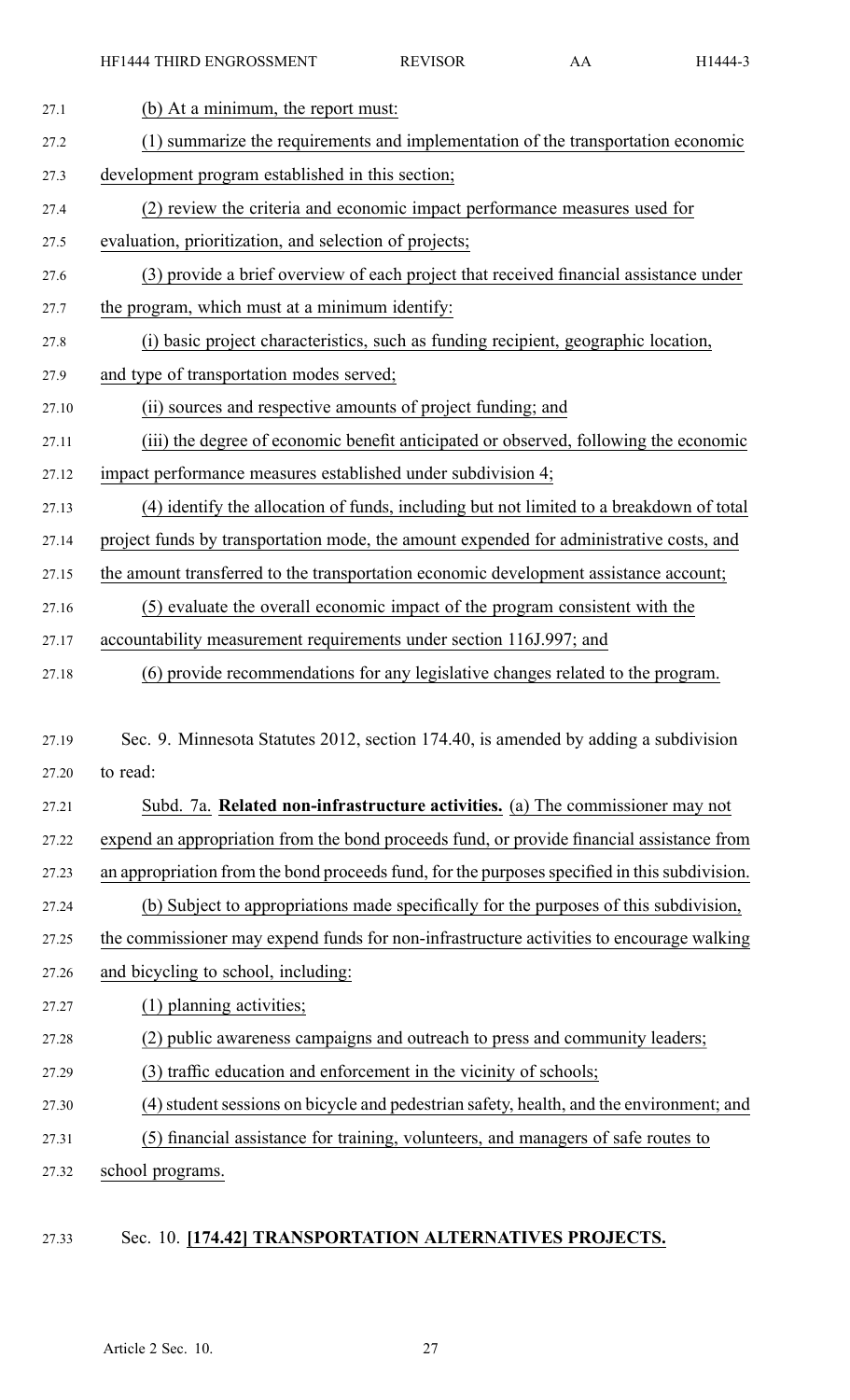28.1 Subdivision 1. **Definition.** For purposes of this section, "transportation alternatives" 28.2 means those projects identified in the state transportation improvement program having 28.3 (1) <sup>a</sup> program category of bike trail, enhancement, or recreational trail; (2) any program 28.4 category that is substantially similar to <sup>a</sup> category identified in clause (1); or (3) <sup>a</sup> route 28.5 system category of ped/bike. 28.6 Subd. 2. **Funding requirement.** In each federal fiscal year, the commissioner 28.7 shall obtain <sup>a</sup> total amount in federal authorizations for reimbursement on transportation 28.8 alternatives projects that is equal to or greater than the annual average of federal 28.9 authorizations on transportation alternatives projects calculated over the preceding four

28.10 federal fiscal years.

28.11 Sec. 11. Minnesota Statutes 2012, section 219.1651, is amended to read:

## 28.12 **219.1651 GRADE CROSSING SAFETY ACCOUNT.**

28.13 A Minnesota grade crossing safety account is created in the special revenue fund, 28.14 consisting of money credited to the account by law. Money in the account is appropriated 28.15 to the commissioner of transportation for rail-highway grade crossing safety projects 28.16 on public streets and highways, including engineering costs. At the discretion of the 28.17 commissioner of transportation, money in the account at the end of each fiscal year cancels 28.18 biennium may cancel to the trunk highway fund.

28.19 Sec. 12. Minnesota Statutes 2012, section 299E.01, subdivision 2, is amended to read: 28.20 Subd. 2. **Responsibilities.** (a) The division shall be responsible and shall utilize 28.21 state employees for security and public information services in state-owned buildings and 28.22 state leased-to-own buildings in the Capitol area, as described in section  $15B.02$ ;. It shall 28.23 provide such personnel as are required by the circumstances to insure the orderly conduct 28.24 of state business and the convenience of the public.

28.25 (b) As par<sup>t</sup> of the division permanen<sup>t</sup> staff, the director must establish the position of 28.26 emergency manager that includes, at <sup>a</sup> minimum, the following duties:

28.27 (1) oversight of the consolidation, development, and maintenance of plans and 28.28 procedures that provide continuity of security operations;

28.29 (2) the development and implementation of tenant training that addresses threats

28.30 and emergency procedures; and

28.31 (3) the development and implementation of threat and emergency exercises.

28.32 (c) The director must provide <sup>a</sup> minimum of one state trooper assigned to the Capitol 28.33 complex at all times.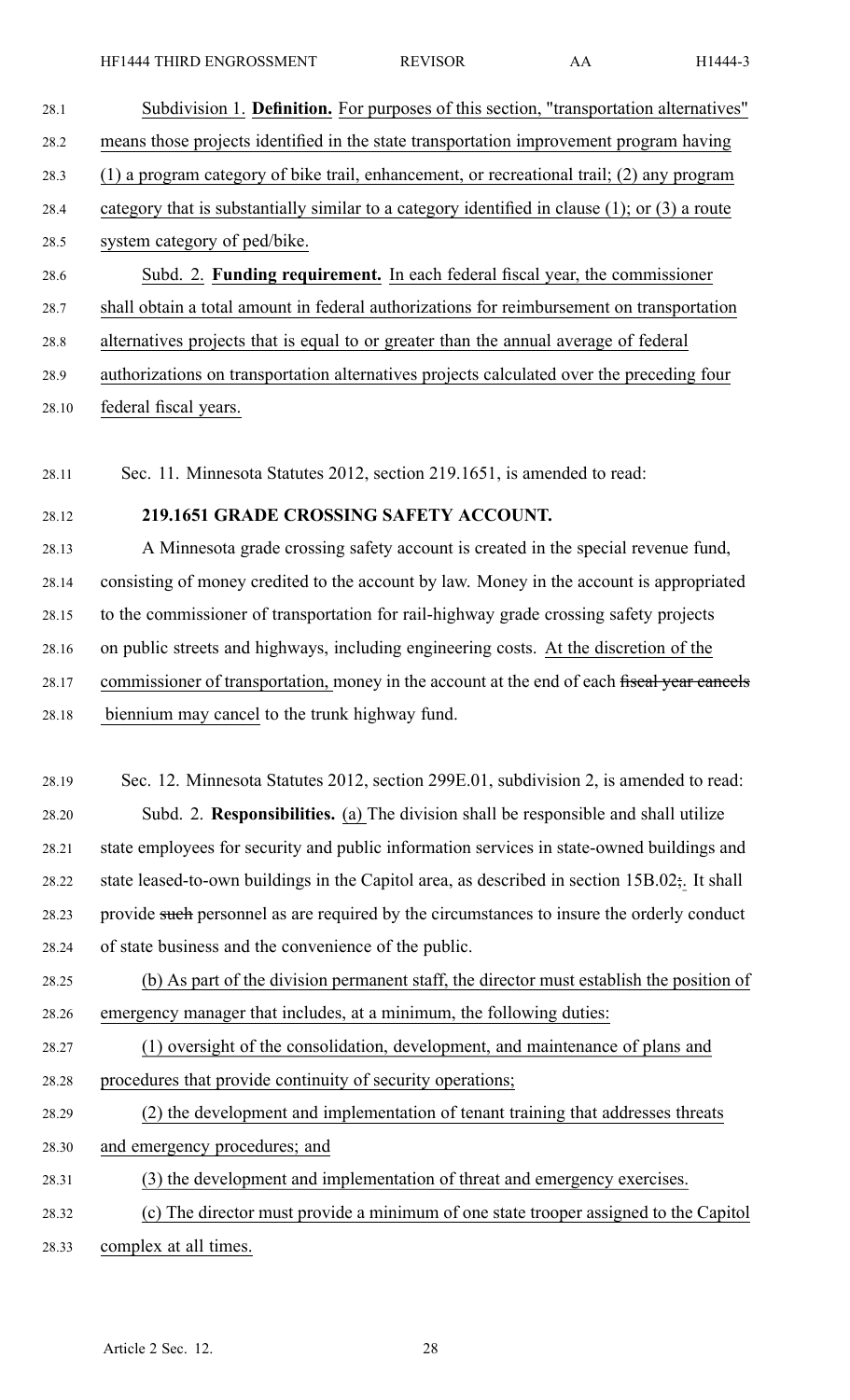HF1444 THIRD ENGROSSMENT REVISOR AA H1444-3

| 29.1  | (d) The director, in consultation with the advisory committee under section 299E.04,         |
|-------|----------------------------------------------------------------------------------------------|
| 29.2  | shall, at least annually, hold a meeting or meetings to discuss, among other issues, Capitol |
| 29.3  | complex security, emergency planning, public safety, and public access to the Capitol        |
| 29.4  | complex. The meetings must include, at a minimum:                                            |
| 29.5  | (1) Capitol complex tenants and state employees;                                             |
| 29.6  | (2) nongovernmental entities, such as lobbyists, vendors, and the media; and                 |
| 29.7  | (3) the public and public advocacy groups.                                                   |
|       |                                                                                              |
| 29.8  | Sec. 13. Minnesota Statutes 2012, section 299E.01, subdivision 3, is amended to read:        |
| 29.9  | Subd. 3. Powers and duties transferred. All powers, duties and responsibilities              |
| 29.10 | heretofore assigned by law to the commissioner of administration relating to the general     |
| 29.11 | function of security in such Capitol complex state-owned buildings are hereby transferred    |
| 29.12 | to the commissioner of public safety. The commissioner of public safety shall have           |
| 29.13 | the final authority regarding public safety and security in the Capitol complex. The         |
| 29.14 | commissioner of administration shall have the powers, duties, and responsibilities relating  |
| 29.15 | to the Capitol complex state-owned buildings as provided under chapter 16B.                  |
|       |                                                                                              |
| 29.16 | Sec. 14. Minnesota Statutes 2012, section 398A.10, is amended by adding a                    |
| 29.17 | subdivision to read:                                                                         |
| 29.18 | Subd. 4. Definition. For purposes of this section, "project" means the initial               |
| 29.19 | construction of a minimum operable segment of a new light rail transit or commuter rail      |
| 29.20 | line, but does not include infill stations, project enhancements, extensions, or supportive  |
| 29.21 | infrastructure constructed after the rail transit line is operational.                       |
| 29.22 | <b>EFFECTIVE DATE.</b> This section is effective the day following final enactment.          |
|       |                                                                                              |
| 29.23 | Sec. 15. Laws 2009, chapter 9, section 1, the effective date, is amended to read:            |
|       |                                                                                              |
| 29.24 | <b>EFFECTIVE DATE.</b> This section is effective the day following final enactment,          |
| 29.25 | and expires $\theta$ m June 30, 2013 2016.                                                   |
| 29.26 | <b>EFFECTIVE DATE.</b> This section is effective the day following final enactment.          |
|       |                                                                                              |
| 29.27 | Sec. 16. CENTRAL CORRIDOR LIGHT RAIL TRANSIT; CENTRAL                                        |
|       |                                                                                              |

## 29.28 **STATION ACCESSIBILITY.**

- 29.29 (a) For purposes of this section:
- 29.30 (1) "city" means the city of St. Paul;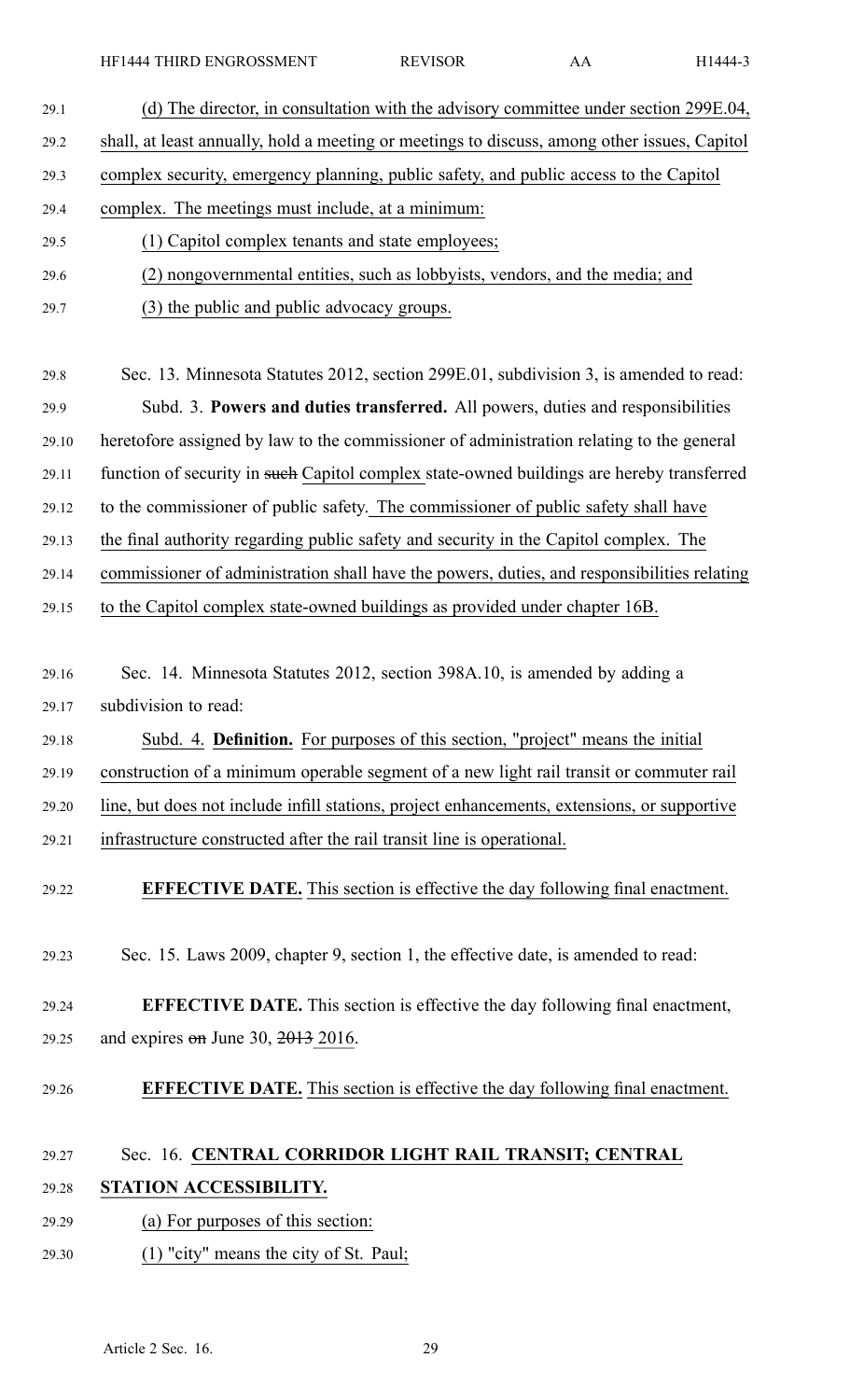| 30.1  | (2) "council" has the meaning given in Minnesota Statutes, section 473.121,                    |
|-------|------------------------------------------------------------------------------------------------|
| 30.2  | subdivision 3; and                                                                             |
| 30.3  | (3) "pedestrian skyway system" has the meaning given in Minnesota Statutes,                    |
| 30.4  | section 469.125, subdivision 4.                                                                |
| 30.5  | (b) Notwithstanding any law to the contrary, for the Central Station on the                    |
| 30.6  | Central Corridor light rail transit line, the council and city shall include construction or   |
| 30.7  | establishment of access to a pedestrian skyway system as part of the initial transit line      |
| 30.8  | construction project. The council and city shall ensure that public access to the pedestrian   |
| 30.9  | skyway system is provided by an elevator located at the site of the station.                   |
| 30.10 | (c) The council and city shall meet the requirements under this section at the time of         |
| 30.11 | initial construction of the Central Corridor light rail transit line and the Central Station.  |
| 30.12 | <b>EFFECTIVE DATE; APPLICATION.</b> As to the Metropolitan Council, this                       |
| 30.13 | section is effective the day following final enactment and applies in the counties of          |
| 30.14 | Anoka, Carver, Dakota, Hennepin, Ramsey, Scott, and Washington. As to the city of St.          |
| 30.15 | Paul, this section is effective the day after the city council of the city of St. Paul and its |
| 30.16 | chief clerical officer timely complete their compliance with Minnesota Statutes, section       |
| 30.17 | $645.021$ , subdivisions 2 and 3.                                                              |
|       |                                                                                                |
| 30.18 | Sec. 17. BUS RAPID TRANSIT DEVELOPMENT AUTHORIZED.                                             |
| 30.19 | Washington County Regional Rail Authority may exercise the powers conferred                    |
| 30.20 | by Minnesota Statutes, section 398A.04, to plan, establish, acquire, develop, construct,       |
| 30.21 | purchase, enlarge, extend, improve, maintain, equip, operate, regulate, and protect a bus      |
| 30.22 | rapid transit system located within Washington County on transit ways included in and          |
| 30.23 | approved by the Metropolitan Council's 2030 Transportation Policy Plan, including the          |
| 30.24 | Rush Line, Highway 36, Gateway, and Red Rock transit corridors.                                |
| 30.25 | <b>EFFECTIVE DATE.</b> Pursuant to Minnesota Statutes, section 645.023, subdivision            |
| 30.26 | 1, paragraph (a), this section is effective without local approval the day following final     |
| 30.27 | enactment.                                                                                     |
|       |                                                                                                |
| 30.28 | Sec. 18. MARKED INTERSTATE HIGHWAY 35E PROJECTS; TRAIL                                         |
| 30.29 | MITIGATION.                                                                                    |
| 30.30 | (a) For purposes of this section, "35E corridor projects" means those projects for             |
| 30.31 | construction or reconstruction of marked Interstate Highway 35E between downtown               |
| 30.32 | St. Paul and the vicinity of marked Interstate Highway 694, that are under design,             |
| 30.33 | engineering, or construction on the effective date of this act or within the subsequent three  |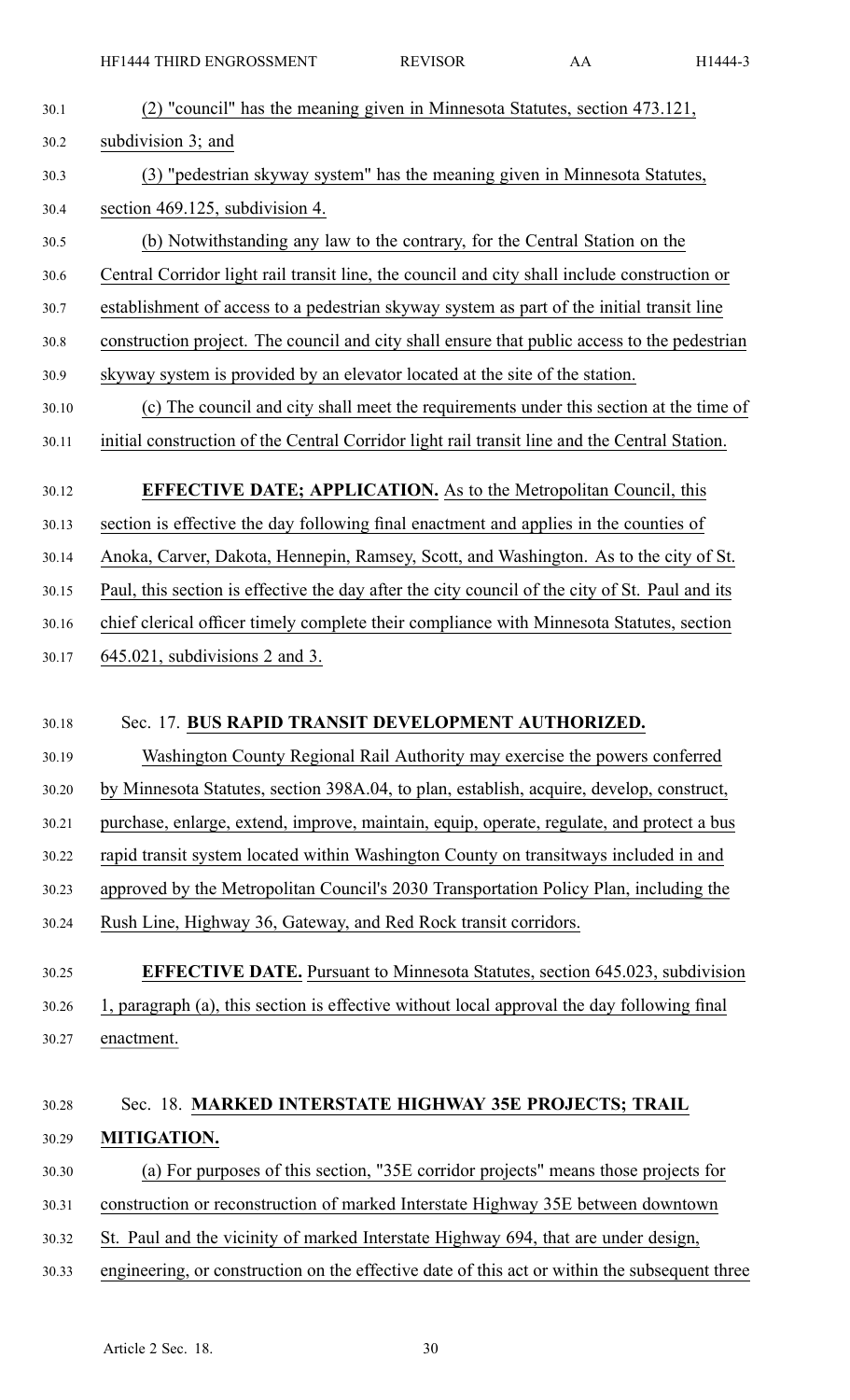| 31.1  | years. The term includes but is not limited to the projects identified by the commissioner |
|-------|--------------------------------------------------------------------------------------------|
| 31.2  | of transportation as the Cayuga project and the MnPASS project.                            |
| 31.3  | (b) The commissioner of transportation shall include in the 35E corridor projects          |
| 31.4  | the following components:                                                                  |
| 31.5  | (1) creation of a continuous separated bicycle and pedestrian path within the              |
| 31.6  | right-of-way of the projects, located on the east side of marked Interstate Highway 35E,   |
| 31.7  | from Cayuga Street to Arlington Avenue;                                                    |
| 31.8  | (2) retention, at a minimum, of the same number of trail connector facilities designed     |
| 31.9  | for exclusive use of bicyclists and pedestrians between the Gateway State Trail and the    |
| 31.10 | east side of marked Interstate Highway 35E over the length of the 35E corridor projects;   |
| 31.11 | (3) establishment of reasonable access points to the facilities identified in clauses (1)  |
| 31.12 | and (2) over the length of the 35E corridor projects; and                                  |
| 31.13 | (4) retention or reconstruction of any portion of the Gateway State Trail impacted by      |
| 31.14 | the 35E corridor projects.                                                                 |
| 31.15 | (c) In implementing the requirements under this section, the commissioner shall            |
| 31.16 | conform with a bicycle master plan developed by the city of St. Paul.                      |
|       |                                                                                            |
| 31.17 | Sec. 19. MARKED INTERSTATE HIGHWAY 35W PROJECT; NOISE                                      |
| 31.18 | <b>BARRIERS.</b>                                                                           |
| 31.19 | The commissioner of transportation may not include or approve inclusion of noise           |
| 31.20 | barriers in the trunk highway project to add interchange access on marked Interstate       |
| 31.21 | Highway 35W at 4th Street South and add an auxiliary lane in Minneapolis. As               |
| 31.22 | appropriate, the commissioner shall program trunk highway funds made available as a        |
| 31.23 | result of this section.                                                                    |
|       | <b>EFFECTIVE DATE.</b> This section is effective the day following final enactment.        |
| 31.24 |                                                                                            |
| 31.25 | Sec. 20. TRANSITWAY EXPANSION IMPLEMENTATION PLAN.                                         |
|       | (a) For purposes of this section, "transitway" includes but is not limited to light rail   |
| 31.26 | transit; commuter rail; bus rapid transit, whether arterial or highway; and streetcars.    |
| 31.27 | (b) From funds appropriated by law for the purposes of this section, the Metropolitan      |
| 31.28 | Council shall, in consultation with interested stakeholders, develop an implementation     |
| 31.29 |                                                                                            |
| 31.30 | plan for accelerated development of transitways in the metropolitan area.                  |
| 31.31 | (c) At a minimum, the plan must:                                                           |
| 31.32 | (1) address implementation management issues and identify roles, responsibilities,         |
| 31.33 | and lead agencies for each component of the plan;                                          |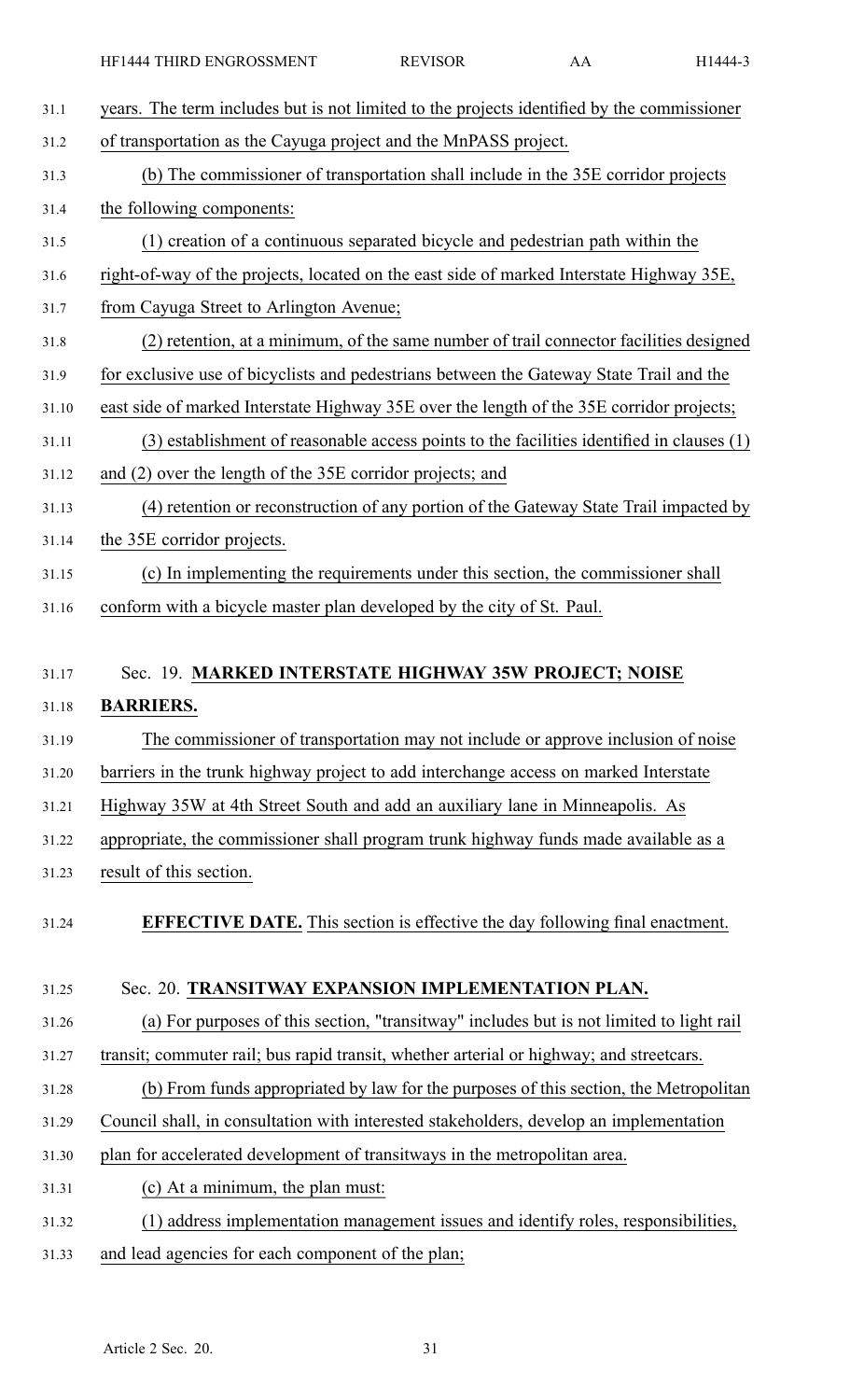| 32.1  | (2) create a program of transitway projects to develop and construct in a concurrent     |
|-------|------------------------------------------------------------------------------------------|
| 32.2  | manner under the plan;                                                                   |
| 32.3  | (3) establish a timeline and preliminary schedule for coordinated and accelerated        |
| 32.4  | project development of the transitways;                                                  |
| 32.5  | (4) establish a financial plan that includes but is not limited to:                      |
| 32.6  | (i) identification of capital and operating costs for each transitway;                   |
| 32.7  | (ii) allocation of cost shares; and                                                      |
| 32.8  | (iii) a proposal for fully funding the plan; and                                         |
| 32.9  | (5) identify any legislative changes relevant to the plan.                               |
| 32.10 | (d) By January 15, 2014, the Metropolitan Council shall submit an electronic copy        |
| 32.11 | of the implementation plan to the chairs and ranking minority members of the legislative |
| 32.12 | committees with jurisdiction over transportation policy and finance, as provided under   |
| 32.13 | Minnesota Statutes, section 3.195, subdivision 1.                                        |
|       |                                                                                          |
| 32.14 | Sec. 21. REPEALER.                                                                       |

- 32.15 (a) Minnesota Statutes 2012, section 161.04, subdivision 6, is repealed.
- 32.16 (b) Minnesota Statutes 2012, section 174.285, subdivision 8, is repealed.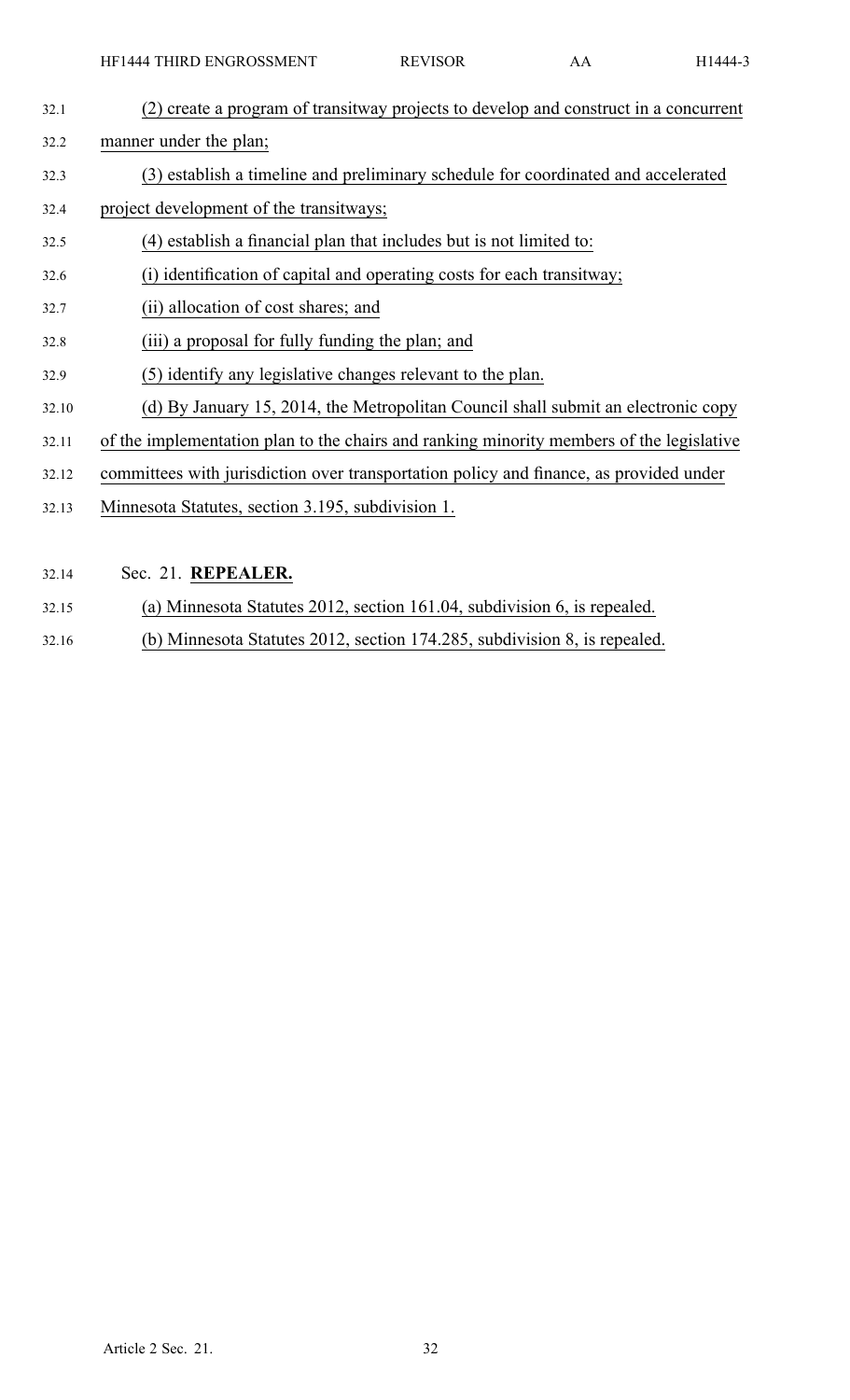#### APPENDIX Article locations in H1444-3